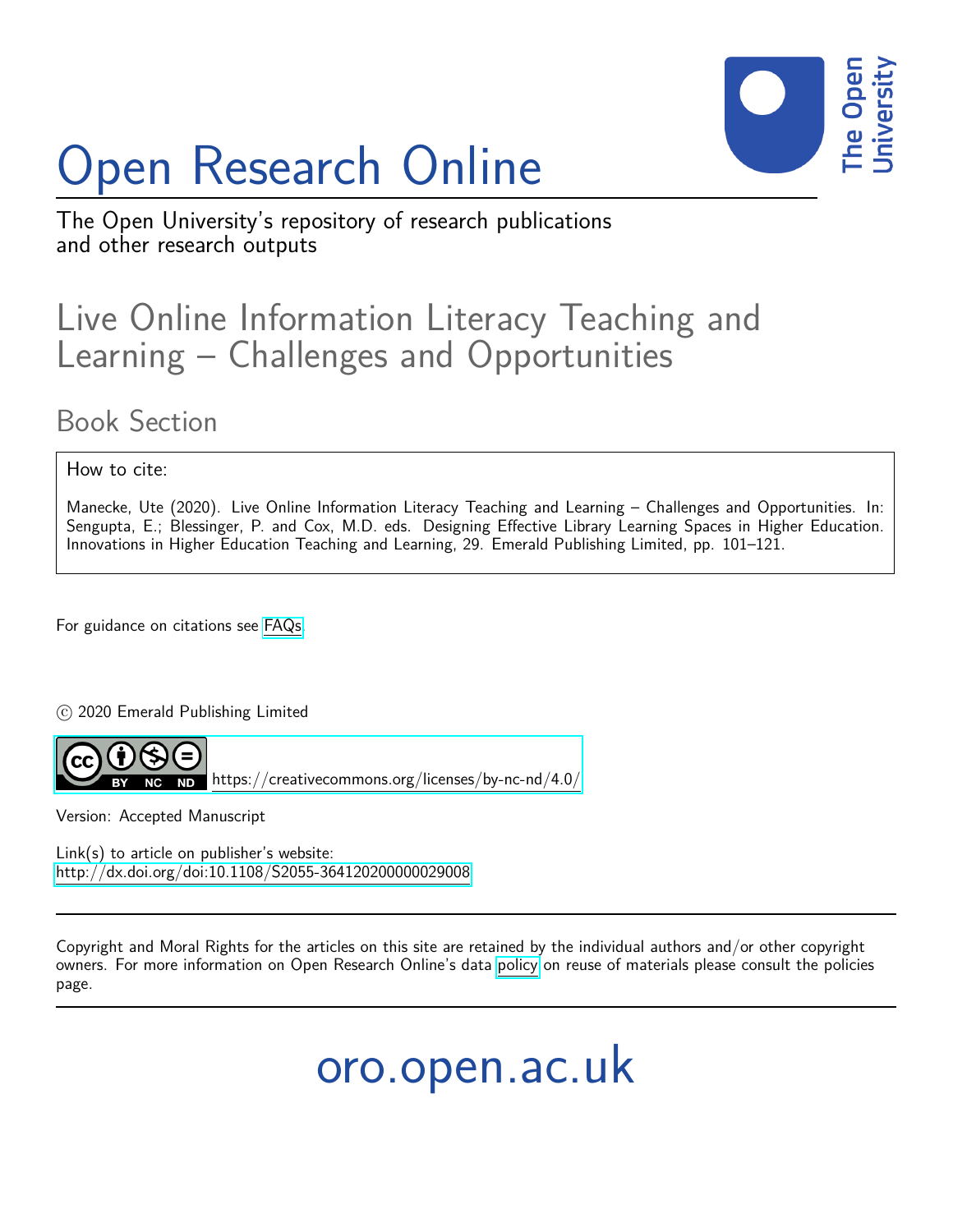### **CHAPTER 7**

## Live Online Information Literacy Teaching and Learning – Challenges and Opportunities

Ute Manecke

#### **ABSTRACT**

*This chapter explores the challenges and opportunities that teaching and learning in a synchronous online environment pose by examining information literacy (IL) provision at the Open University (OU), which will serve as a case study.*

*The OU provides distance education. While its flexibility offers more individuals an opportunity to start a course, it can be more challenging to ensure students develop their skills and knowledge and calls for innovative and engaging teaching methods.*

*The OU Library's Live Engagement Team runs a program of digital information literacy (DIL) sessions. The team's online pedagogy is built on retention and success and involves the careful planning, designing and delivering of DIL sessions, creating numerous interactive moments to increase teaching effectiveness.*

*The virtual enquiry desk allows students to consult library staff synchronously via the library helpdesk's webchat service, which is delivered 24 hours a day. One of the advantages of this service is that students interact directly by having a dialogue with library staff in which they can ask further questions.*

**Designing Effective Library Learning Spaces in Higher Education**

**Innovations in Higher Education Teaching and Learning, Volume 29, 99–119**

**Copyright © 2020 by Emerald Publishing Limited All rights of reproduction in any form reserved**

**ISSN: 2055-3641/doi:10.1108/S2055-364120200000029008**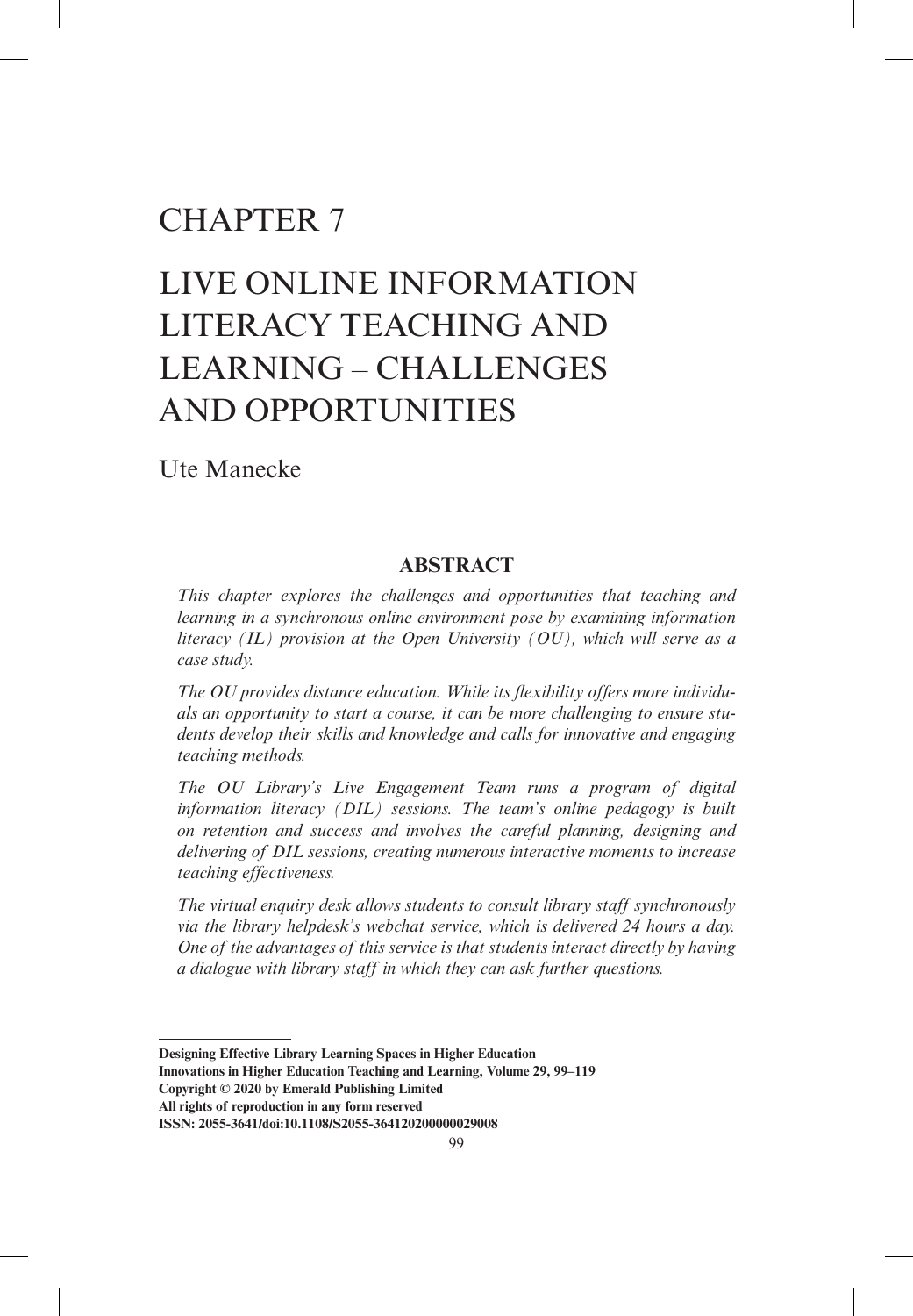#### 100 UTE MANECKE

*Both services carry out continuous reviews of the ways they operate, innovate and intervene. The chapter provides first-hand experiences of what has worked well in information literacy teaching in synchronous online spaces.*

**Keywords:** Digital spaces; virtual spaces; information literacy; digital information literacy; digital and information literacy framework (DIL); teaching; training sessions; learning; distance education; higher education; synchronous online teaching; The Open University; pedagogy; technology; interactivity; transactional distance; assessment; learning outcomes; feedback; webchat

#### **Introduction**

The importance of information literacy (IL) has been widely recognized, especially but not exclusively, in higher education (HE). The onus is on librarians to ensure students develop their IL skills, which need to be increasingly used in a digital context.

Delivering live tutorials to a group of students and advising on a one-toone, direct basis are well-established methods of teaching. They become, however, more difficult to employ in a distance learning environment, which requires librarians to be innovative in how they use technology and simultaneously apply best pedagogical principles for successful outcomes. The goal is to provide an IL service to students, that is, at least as effective as face-to-face instruction. Such a virtual library learning space should meet user needs just as well as the face-toface teaching context.

This chapter explores how this can be achieved by discussing two services that are run by the Open University (OU) Library that focus on technology-mediated, interactive moments of instruction. Both the benefits and the challenges are investigated and possible solutions to the latter are suggested.

#### **Distance Education, Synchronous Online Teaching and the OU**

Distance education (DE) has evolved over time as a way of offering more flexible ways of learning. It is this flexibility which has attracted students over the decades, as it enabled them to study (part-time) largely at a time of their choosing while juggling family and professional commitments without necessitating them to relocate or spend money on commuting to work (Lowe, Mestel, & Williams, 2016; Malarkodi, Indumathi, & Praveena, 2018; O'Shea, Stone, & Delahunty, 2015).

DE has taken on many forms. Their common denominator is that teaching is delivered off-campus (Krämer, Neugebauer, Magenheim, & Huppertz, 2015), but this is where commonalities end. It is therefore hardly surprising that the term "distance education" is associated with different meanings.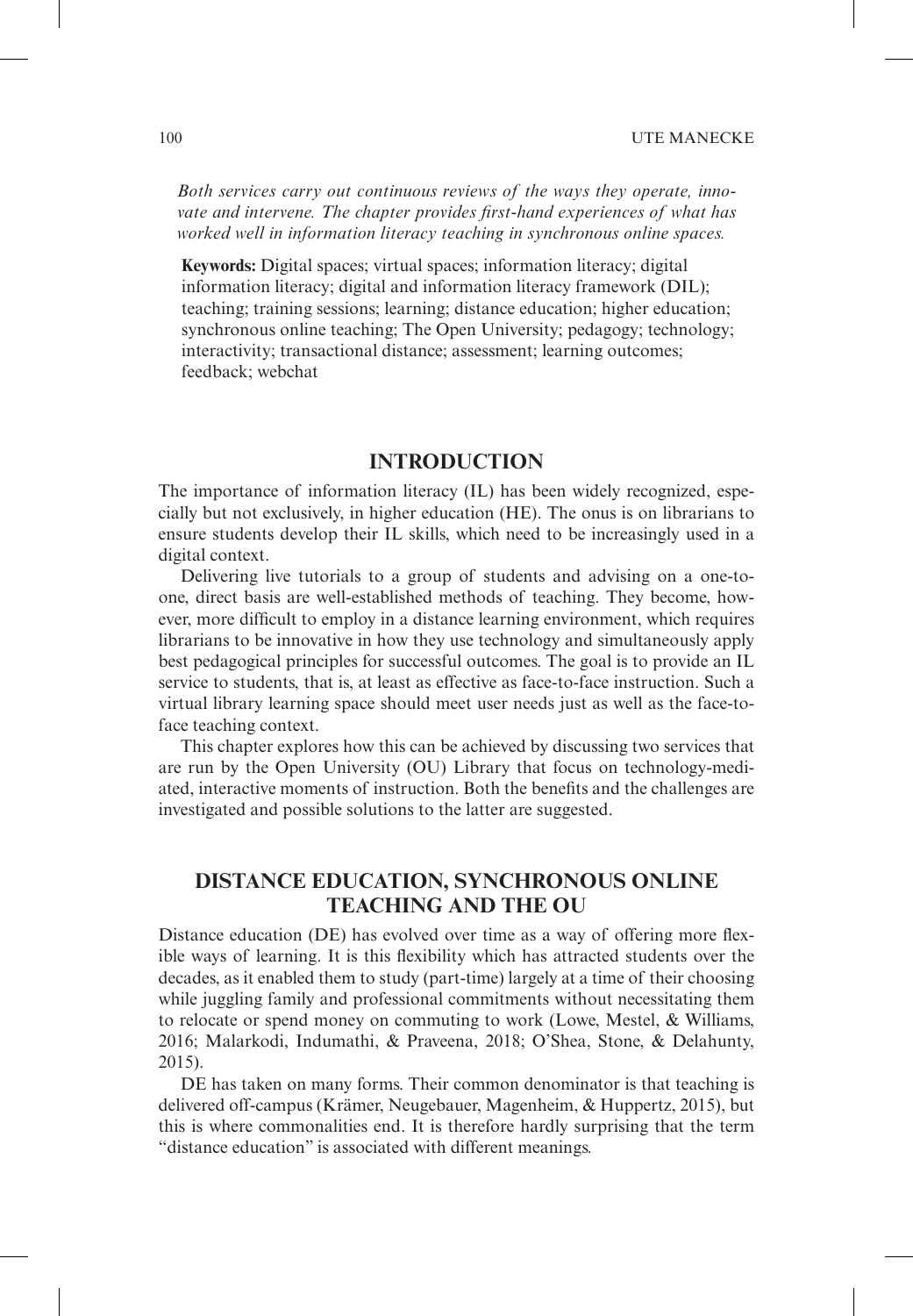At the very beginning, DE was associated with correspondence teaching (Courtney & Wilhoute-Mathews, 2015). Print-based material was sent out to students to be studied wherever these students were based. A second generation of DE was born in the mid-to-late 1960s that was characterized by the inclusion of broadcast media. It is noteworthy that:

in spite of the technological shift, the second generation, much like the first, focused almost solely on the production and distribution of teaching (and learning) materials, with little or no facility for direct communication between the teacher and learner or communication between learners. (Courtney & Wilhoute-Mathews, 2015, p. 263)

This lack of direct communication can lead to what Moore (2013, chapter 5) defines as an increase in "transactional distance," which is a function between course structure, dialogue and learner autonomy. If a course is rigidly structured and leaves little room for dialogue or communication, more autonomy is required of the learner. As not every learner who enrolls on a DE program of study is automatically a highly autonomous learner, it is hardly surprising that "attrition from the university online environment can be up to 20% higher than that of face-to-face programs" (O'Shea et al., 2015, p. 41). Students can easily feel isolated in such an environment (Pamuk, 2012a; Todhunter, 2013).

In later generations of DE, asynchronous and synchronous modes of teaching were employed that increasingly moved away from didactic methods and focused on interaction, recognizing the need for it and emphasizing the "social construction of knowledge" (Anderson & Simpson, 2012, p. 4). Lowe et al. (2016) emphasized that such increased levels of learner – trainer interaction can reduce the sense of separateness learners feel and decrease transactional distance.

As there are, even within the current generation of DE, many different approaches, it is probably not surprising that "the language of off-campus teaching and learning… is inconsistently used" (Todhunter, 2013, p. 233). Sometimes it is simply equated with online teaching. This is only one way of how DE is delivered though. In addition, the term "online teaching" does not distinguish between its different modes. It is therefore paramount to define the specific mode of DE that is under investigation. As synchronous online education has by its very nature the potential to accommodate direct, immediate interactions, which in turn lead to higher learner involvement and efficacy (Fita, Monserrat, Molto, Mestre, & Rodriguez-Burruezo, 2016; Strang, 2012), the focus of the current and future generations of DE needs to be on that.

While it seems to simulate a face-to-face environment to some extent, it is crucial to bear in mind that the medium of synchronous, online delivery is different in nature and therefore requires new pedagogies of teaching to fully exploit its potential. As Anderson and Simpson (2012) observed, technology in itself does not lead to change. Pamuk (2012b) points out that technology integration is "a complex, multidimensional process requiring understanding of the reciprocal, dynamic relationships between three knowledge bases pedagogy, content and technology" (p. 426). Some of the challenges of technology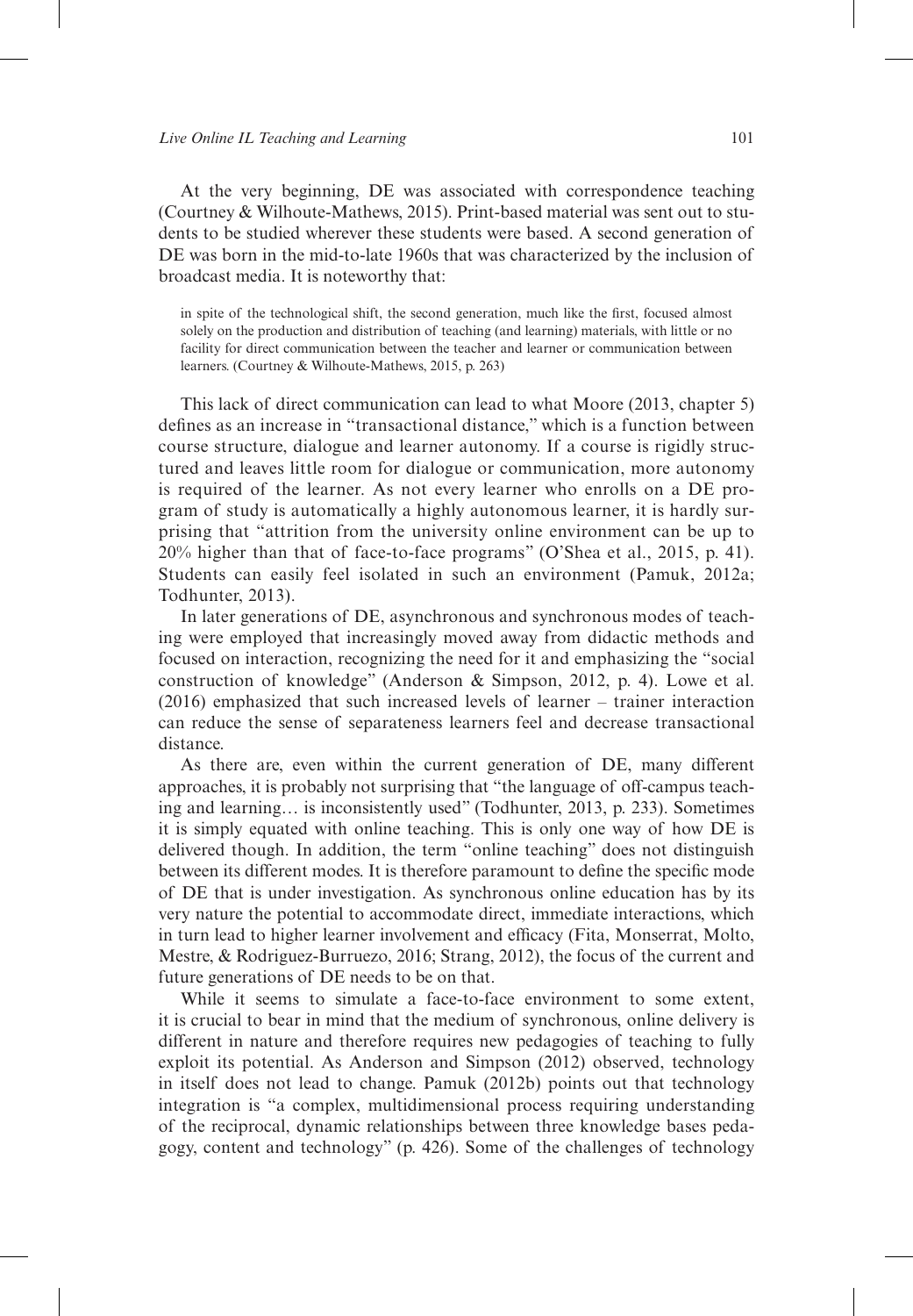integration can be that some students do not feel confident in the use of technologies (O'Shea et al., 2015) and that technical problems are bound to occur, which can have a disruptive effect (Todhunter, 2013). It is therefore imperative that the trainer addresses such technological barriers in the preparation and the execution of their teaching.

Another study, which looked into pedagogical factors that were linked to students' understanding of content in an online program identified the need to communicate with the trainer at the time of teaching so that questions are answered as they arise (Pamuk, 2012a). In addition, students wanted activities that allowed them to test their understanding of the subject matter and reinforced it. Such activities were considered to have a motivational effect on their continued studies and highlight the significance of feedback mechanisms. Learning outcomes and assessment have to be an integral part of technology-mediated instruction (Rogerson-Revell, 2015). Depending on the kinds of assessments, different cognitive skills are tested: Twomey (2015) differentiates between lower-order cognitive skills, which are characterized by simple recall and higher order cognitive skills, which are process-focused and involve the evaluation, analysis and the application of information in a certain context. As a result of implementing such pedagogical strategies, students are less likely to feel a disconnect from their studies and their educational institution and feel more engaged in the learning process (O'Shea et al., 2015; Rogerson-Revell, 2015).

It should be noted that an increasing number of higher education institutions (HEIs) start taking up synchronous, online training – sometimes as part of a blended learning approach (Todhunter, 2013). Most of them are not predominantly DE providers like the OU but actively choose to vary and enhance their teaching in that way by offering the aforementioned benefits such as convenience to their student population. We can see a process at work that involves "breaking down the boundaries between distance- and face-to-face institutions, and distance and face-to-face teaching within institutions" (Anderson & Simpson, 2012, p. 5). The relevance of the following two OU Library teaching-centered services is therefore – while most apparent with – not restricted to HEIs that are mainly distance educators but applies to any HEIs that run or consider running online, synchronous IL training.

The OU, which celebrates its 50th anniversary at the time of writing, reflects the history of distance learning: from initially sending out course packs en masse by post to making extensive use of the broadcasting medium (Anderson & Simpson, 2012; Henry, 2019), which manifested itself most profoundly in its co-operation with the BBC, it went on to embrace emerging computing technologies, utilizing them in a variety of ways to best effect. Caird and Lane (2015) explain how OU teaching pedagogies now encompass the provision of guidance, activities, assessment and communication and collaboration while harnessing different information and communication technologies (ICTs).

In the following, a close look will be taken at how the OU Library's Live Engagement and Enquiries Teams have used appropriate pedagogies in their ICT-mediated, synchronous, online IL teaching.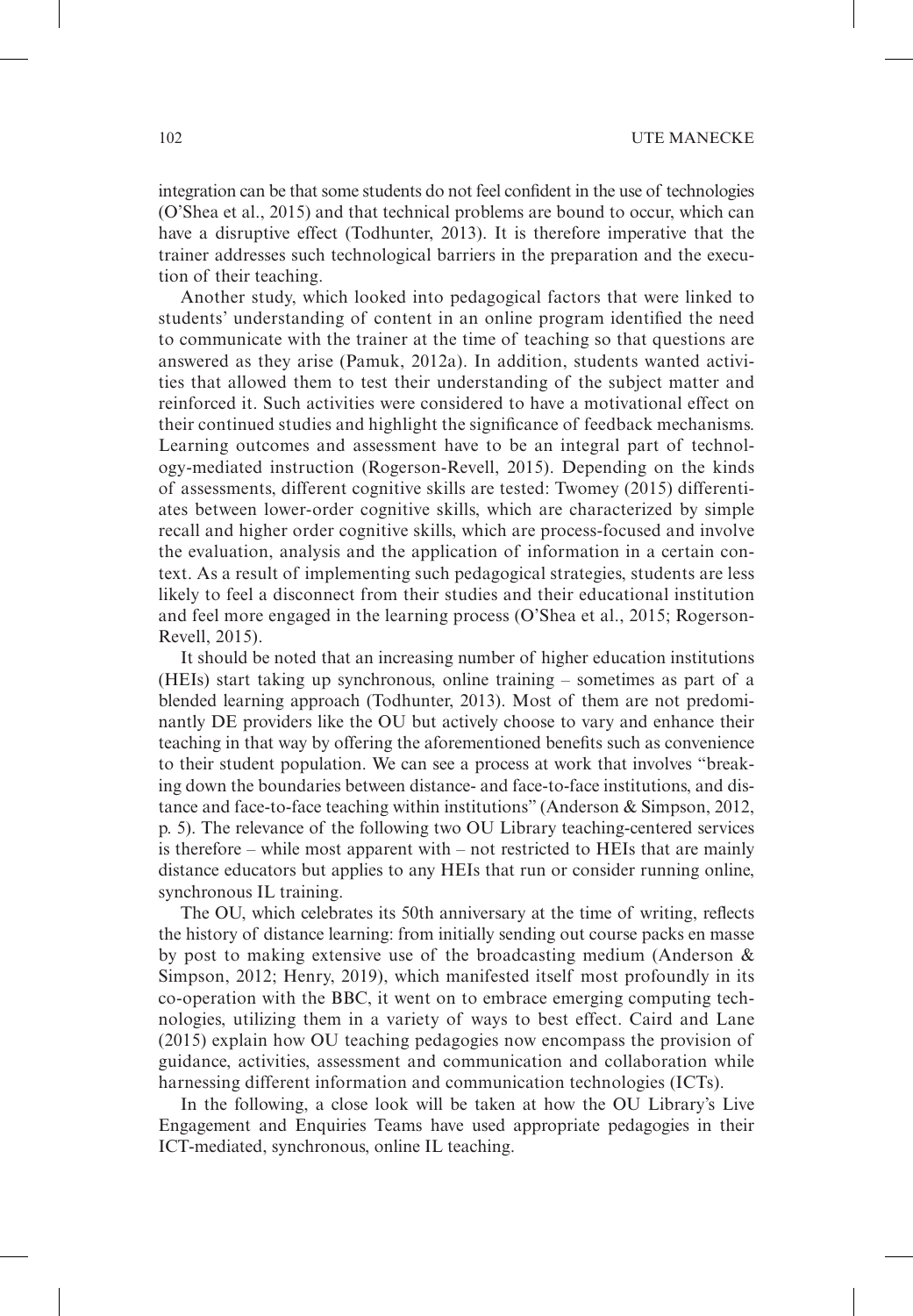#### **IL Teaching at the OU**

OU Library staff are acutely aware of IL being key to student success and acknowledges the essential educational role it therefore plays.

The OU Library offers a range of services for students to enhance their digital information literacy (DIL) skills. At the heart of them is the DIL Framework, which shapes the nature of these services and any IL-related interventions. Within the context of the DIL framework, "digital literacy refers to the skills, competences, and dispositions of OU students using digital technologies to achieve personal, study, and work-related goals" (see *https://www.open.ac.uk/library services/pages/dilframework/*, para. 2).

The framework covers five competencies that students need to develop in order to be considered information literate in a digital environment. These are

- understanding and engaging in digital practices;
- finding information;
- critically evaluating information, online interactions and online tools;
- managing and communicating information; and
- collaborating and sharing digital content.

These competencies are expected to manifest themselves in different ways depending on the level of study a student is at. It means that students are expected to demonstrate a specific set of skills for each competency, which will become more demanding as they progress in their study. The DIL Framework is therefore a progressive and developmental tool.

The way this framework, which has also been linked to the JiSC's Digital Capabilities Framework (JISC, 2017) and the OU's Employability Framework (OU, 2018b), is used within different library services can be best understood against the background of the OU librarians' functional roles in a matrix: The matrix covers the four different areas and associated teams of Academic Liaison, Authoring, Live Engagement and Enquiries. The Academic Liaison Team ensures that DIL skills are firmly embedded in the curriculum by making certain that activities that advance these skills and relevant (library) resources are integrated into modules, which are a series of units or lessons in a particular subject, during their production process. Thus, the team works very closely with faculty, a collaboration that has proven to be successful not only at the OU but also elsewhere with regard to students' DIL skills development (Easter, Bailey, & Klages, 2014; Figa, Bone, & Macpherson, 2009; Knight & Loftis, 2012; Owens & Bozeman, 2009). The Academic Liaison Team, in turn, liaises closely with the Authoring Team about activities it wants them to write for skills development in modules. This is being done on the Digital Skills for Study (DiSS) platform whose structure mimics the DIL framework. Activities are both listed by skills area or competency and by subject. The Academic Liaison Librarians see to it that the modules' virtual learning environment links out to appropriate activities on DiSS. Moreover, they raise the module teams<sup>1</sup> awareness of the Live Engagement Team's efforts of teaching students IL skills in a variety of ways, frequently in a live online environment, as well as the Enquiry Services Team's advisory function.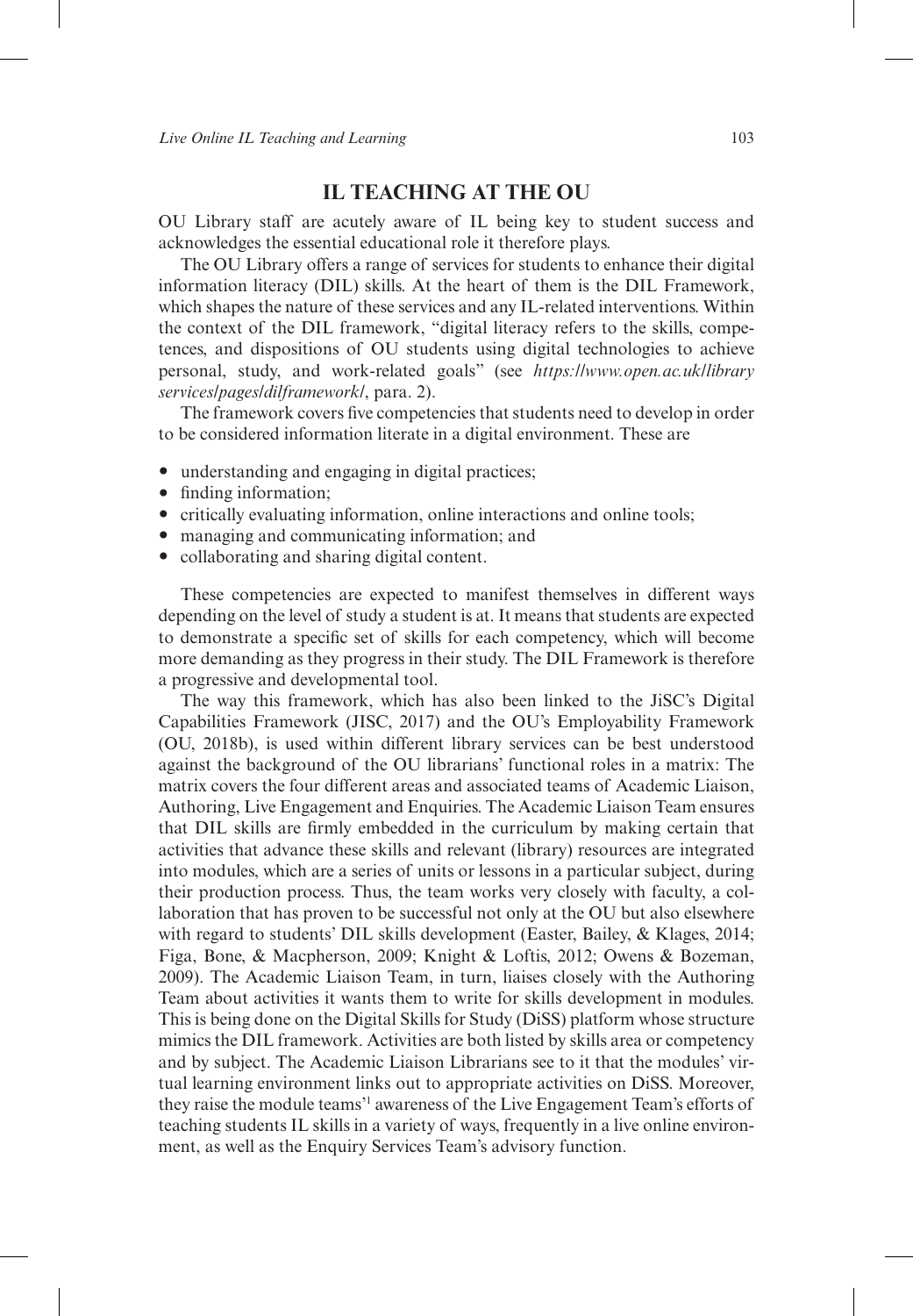It is these synchronous teaching and learning environments that will be looked at in more detail and analyzed with regard to their potential for learning and the challenges they bring.

#### **The Live Engagement Team's Generic Training Program**

The OU Library's Live Engagement Team, which in 2019 won an OU Teaching Award (see *http://www.open.ac.uk/library/news/the-ou-s-double-award-winninglibrary*) as well as the prestigious LILAC Information Literacy Award for its innovative approach to teaching and learning (LILAC, 2019), reaches out to students (and staff) and develops their DIL skills in a variety of ways. It has contributed, together with other library teams, to the creation of subject showcases that highlight some useful resources to find and use information in particular subject areas (see *https://www.youtube.com/user/OULibrary/videos*), delivered short teaching sessions on Facebook Live (see *http://www.open.ac.uk/library/training-and-events/ facebook-live-events*) and has appeared on Student Hub Live (see *http://studenthublive.open.ac.uk*), which is a series of live, interactive web-broadcast programs. It has also recently started creating podcasts (see *http://www.open.ac.uk/ library/news/completely-shelfless-a-podcast-from-the-ou-library*).

It is the team's regular training program though that is at the very center of its synchronous teaching channels. One major part of this training program is the development and delivery of generic training sessions throughout the year. Generic training sessions are designed with students from any faculty or subject area in mind. They are advertised on the Library's Training and Events page and the frequency with which they are run depends on the time of the year. At the beginning of the academic year, the team runs several sessions a week. They are short, half-hour sessions that fit easily into students' lunch breaks even if they work full time during the day. Many of them are held in the evenings when students are back from work. The students do not need to sign up for these sessions and can just turn up by following a series of hyperlinks on the Training and Events page.

The sessions, like the Authoring Team's DiSS activities, focus on the competencies of the DIL Framework. They are open to students on any level of study.

Although the sessions are stand-alone sessions and can be done in any order, the session many students start with is unsurprisingly the "Introduction to Library Services" session. The session provides an overview of the OU Library's services and resources and shows students via screen sharing how to navigate the library website. Another session, "Using Library Search for your assignment," focuses on the use of our discovery tool. "Smarter Searching with Library Databases" introduces students to search techniques and gives them an overview of how a literature search on a database should be carried out. "Assessing the reliability of information for your assignment" logically follows on from these training sessions on searching, as students must ensure that they pick the most appropriate results for their assignment. The "Why and How of Referencing" session explains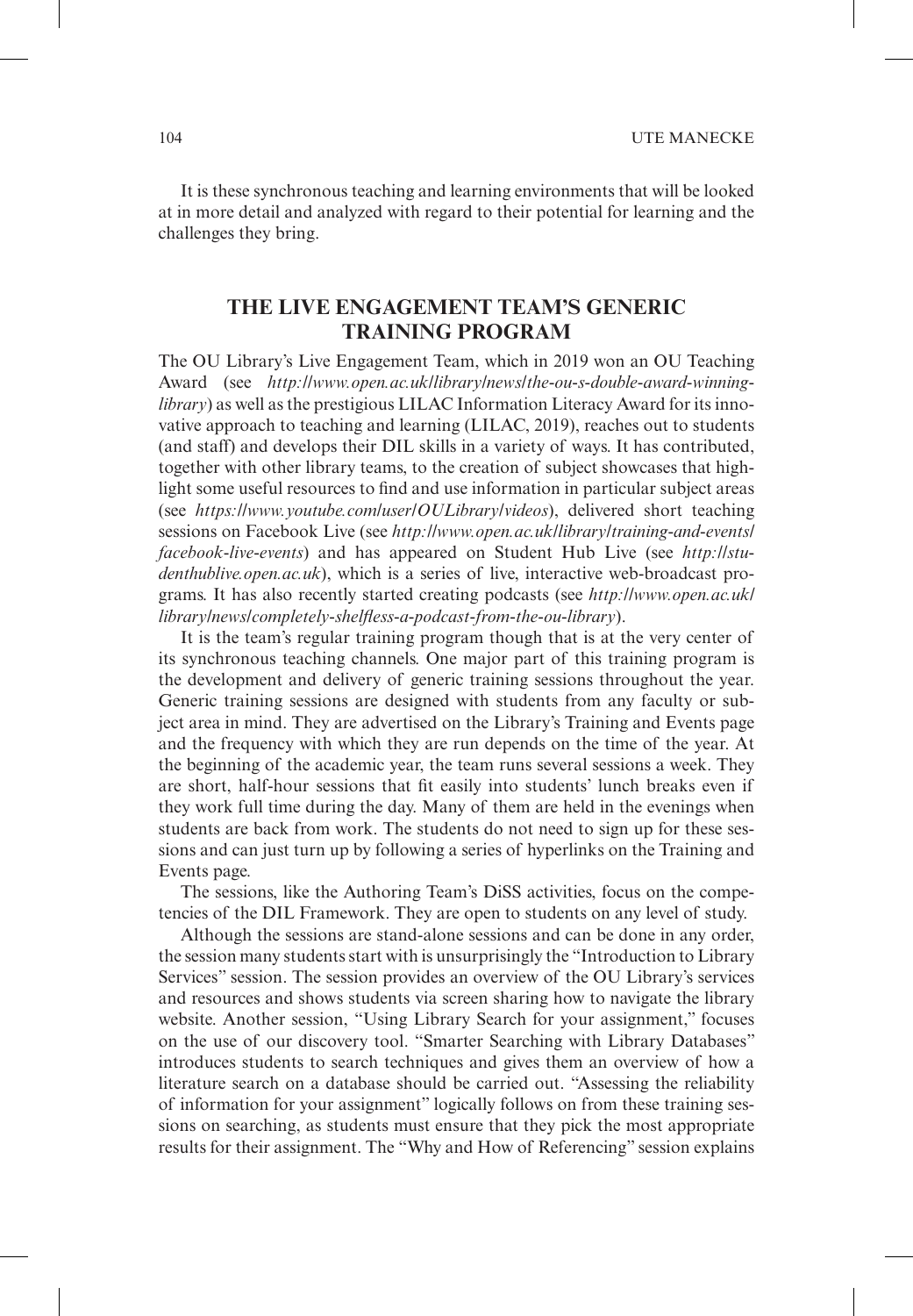the rationale of referencing at the beginning of the session, followed by the way references are constructed. "Exploring e-books" highlights common features of e-books and how to make best use of them. "Improving your experience accessing online resources" is concerned with accessibility matters and informs students of the adjustments that are available to them to optimize their learning experience.

#### **The Live Engagement Team's Targeted Training Sessions**

Targeted training sessions are the other main part of the Live Engagement Team's training program. Like the generic sessions, they teach students DIL skills, but unlike the generic sessions, they are not open to all students. Instead, students on a particular module or program are targeted (hence its name) and sessions are tailored to their particular skills and subject level. In addition, they are frequently run in preparation for an assignment. Most of the targeted sessions concentrate on advanced literature searching, referencing and plagiarism. The examples as well as the activities in the sessions reflect topics the students have been taught in their module and tasks they are expected to carry out. Resources for their subject area take center stage particularly in literature search training sessions.

Targeted sessions are usually hour-long sessions and are predominantly taught in the evenings. The exact timing is arranged between the librarian and the module team. Students have to sign up for these sessions, which allows the trainer to organize another trainer for backup if high student numbers are expected. They are requested by module teams when they feel that their students would highly benefit from a targeted library intervention for their upcoming assignments. Not all module teams request such a session, but they are being told by their assigned Academic Liaison Librarian as early as during module production that this option is available. Once a targeted session has been designed and run, it tends to become a regular feature in the calendar and is re-run for the next cohort of students on that module in the new and sometimes even in the same academic year. The latter occurs when a module has several start dates during one academic year. It is not uncommon for more than one targeted session to be held per student cohort within one academic year. Sometimes, if the student cohort is substantial, the same library session is run on different days and at different times so that the trainer(s) deals with a more manageable class size. At other times, sessions covering different DIL skills are taught to students such as literature searching on one day and referencing or evaluating sources on another day.

#### **Implementing the Training Sessions**

The way online training sessions are implemented is largely contingent on the digital platform that is available to trainers. Simultaneously, sound pedagogical teaching and learning approaches are used that are built on retention and success when using the platform in the OU's distance learning context. Continuous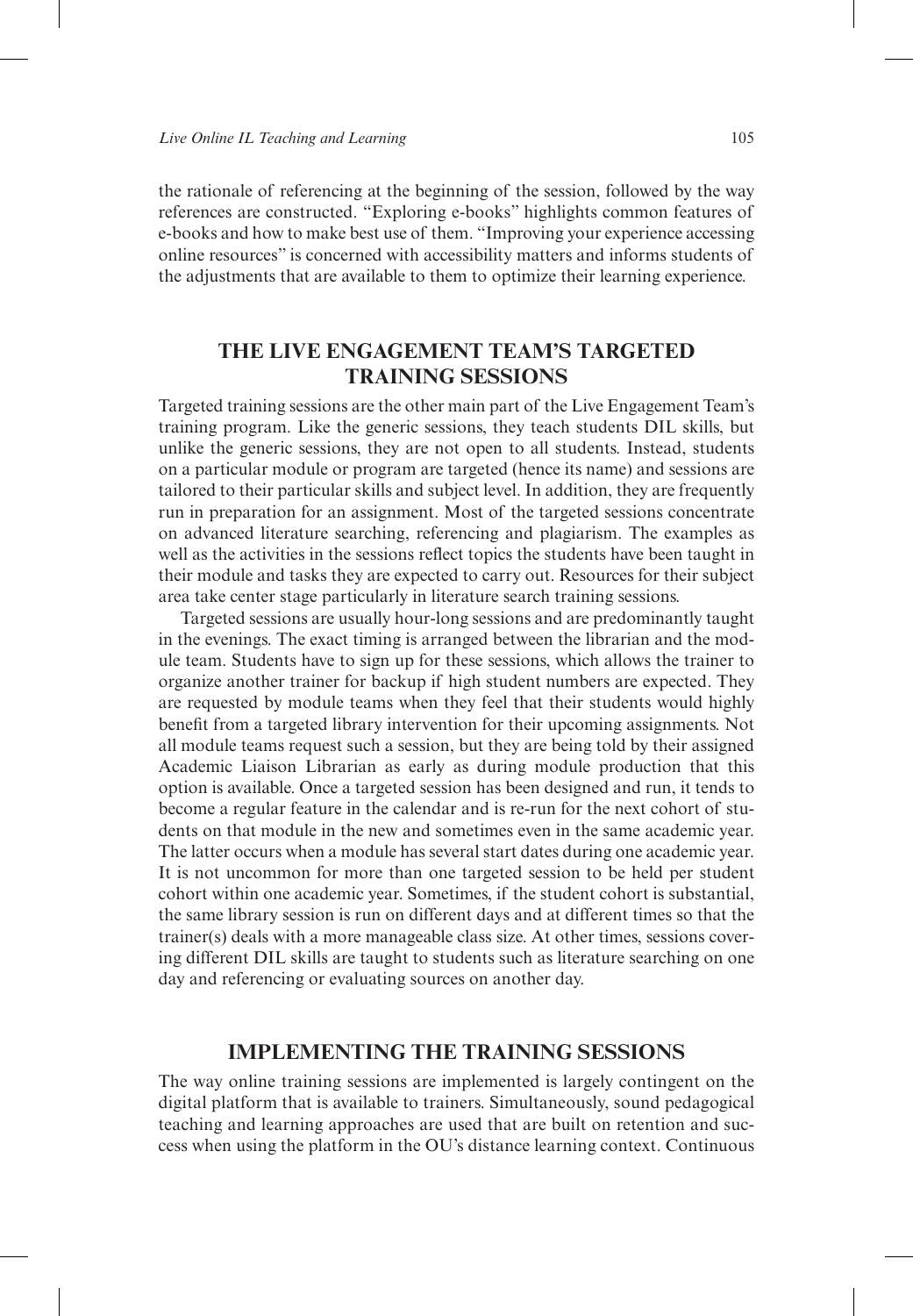student feedback is therefore sought to ensure students benefit from the training. Challenges that the trainers experience are addressed, and improvements are made.

#### *The Process*

Adobe Connect is the digital platform that is used for the delivery of the OU Library's training sessions. As it is also employed in module teaching, many students have already some familiarity with the platform when they attend their first online library training sessions although there are always some students who are completely new and have not used the platform much. As a result, all the generic sessions show initially some rolling slides on how to make the best use of Adobe Connect from aspects such as using the chat box to setting up audio and navigating the available interactive features. These slides are displayed from about 15 minutes before the start of the session when the trainer enters the online room and should help students to use the technology more easily and confidently so that they can get the most out of a session. Usually, polls are used to engage with students who come in early and to make them feel welcome and settle in. These polls tend to ask students what they study and how confident they feel about the DIL skill that will be covered by the session. The students' answers inform the trainer's approach with regard to the pace and length of explanations and what resources or collections they will point out during the course of the session. During this time, students are already encouraged to use the chat box, which gives them the opportunity to interact with not only the trainer but also with other students, which is likely to increase their involvement in the session.

All the sessions state their aims and learning outcomes, which are revisited during and at the end of a session. Variation in delivery methods is a key feature of the training sessions and tends to keep students focused: PowerPoint slides, which are used to make certain theoretical points such as how a database operates or how to develop a literature search strategy, are interspersed with live screen sharing, which allows for the practical application of what students have just been taught, for example, by a demonstration of a search on one or more of the library databases.

The library sessions have in-built assessment points and interactivity as well. As the library training sessions are not formally assessed or even compulsory to attend, the assessment is informal. The challenge is to make it still meaningful. As mentioned earlier, students are asked to perform a self-assessment of the particular skill area the library session will teach them at the beginning. During the session, assessment points frequently take the form of polls that test the students' knowledge and understanding of the teaching content that has just been covered and gives the students feedback. The polls tend to focus more on simple recall and therefore lower order cognitive skills. However, this is not exclusively the case. Higher-order cognitive skills are assessed through polls and the use of chat boxes as well, especially in a session like "Assessing the reliability of information for your assignment" during which students have to apply the PROMPT framework (see *http://www.open.ac.uk/libraryservices/beingdigital/objects/87/index.htm*) to an article to critically evaluate it.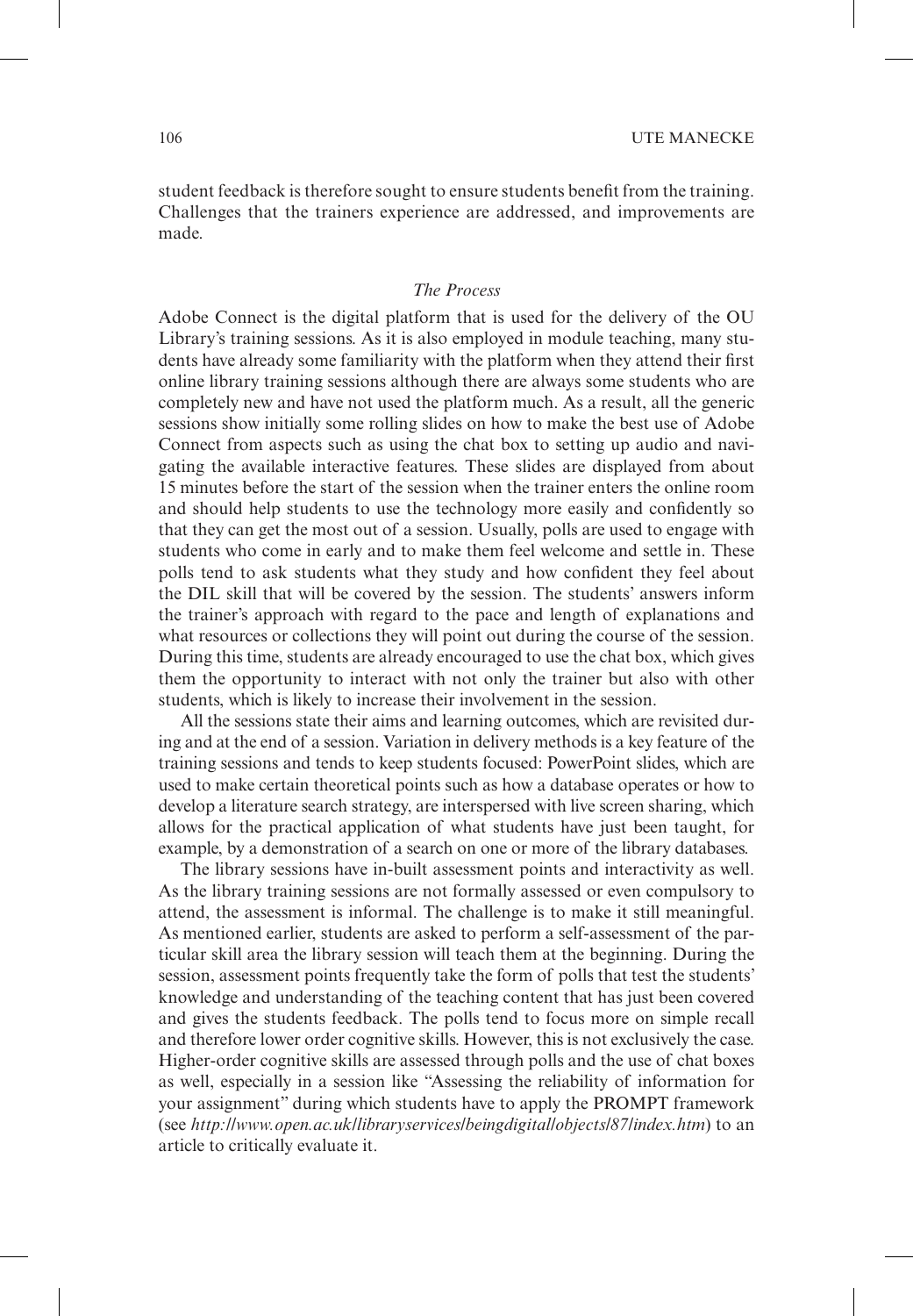The trainers recognize the importance of interactivity in their teaching to keep students' attention and reduce transactional distance and have developed effective ways of building interactivity into the online sessions by asking students to carry out a task online and then report back on their findings or by prompting students to use the chat box or polls to engage with the respective topic. Students are encouraged to ask questions at any point and there is time set aside for further questions at the end to make sure that students' understanding of the teaching content has improved. The platform allows students to raise a hand when they want to ask a question and use their microphones unless the trainer decides to turn them off, which they might choose to do for the duration of the session to silence any background noise.

The feedback form students are requested to fill in before they leave the online room is an opportunity for them to reflect on their learning during the session, the trainer's perceived competence and the delivery of the session. Students are asked to spell out the advantages of having attended the session and propose how a session could be developed and enhanced.

#### *Evidence of Benefits*

There are proven benefits of running these live training sessions, which OU student feedback on both the generic and the targeted sessions has overwhelmingly highlighted.

Demonstrations of applied IL skills such as searching combine visual and aural teaching approaches and are therefore more likely to suit a greater range of learners compared to a merely text-based method and augment understanding and skill acquisition as one of the OU students who attended a targeted session articulated succinctly:

I needed some actual spoken words to reaffirm what I had been reading in the guide. (Student, March 5, 2019)

The synchronous nature of the sessions allows students to ask questions and get clarification on aspects of the taught topic that they do not understand. This is an advantage over just doing some of the IL activities that students can access on the OU's library website and complements these:

This was a great insight into referencing. The tutors answered all questions and were very happy to help. (Student, February 5, 2019)

This is a comment on how the "The Why and How of Referencing" session both consolidated and created students' knowledge:

I am completely new to academic referencing, so the session was helpful to consolidate the reading and learning I had done. I'm hoping it will get easier with practice. (Student, January 23, 2019)

Much student feedback centered on the students' improved ability to come to grips with the library website and to access, navigate and search the library resources more confidently:

I can now navigate easily through the library. (Student, January 30, 2019)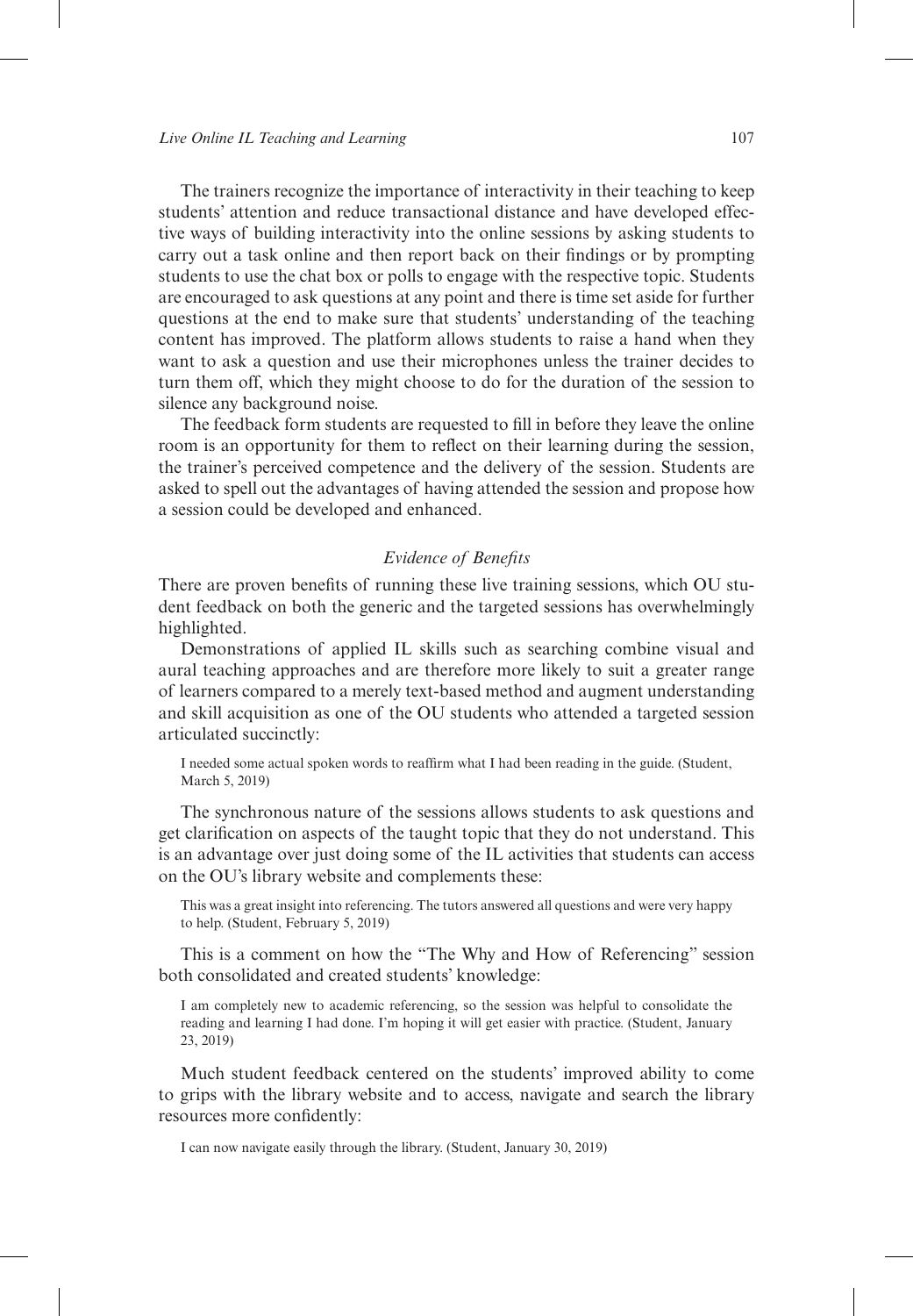I will be able to access a lot more than before and will be able to join a library to borrow books. (Student, January 30, 2019)

I wasn't sure how to search correctly and how to narrow down the search. I feel more confident in using it now. (Student, February 14, 2019)

I tried to look for theorists last week but couldn't quite manage to access what I was looking for. Tonight, I learned how to use filters more effectively. (Student, February 14, 2019)

Sometimes it came down to having had the core principles explained and demonstrated and the trainers getting down to basics with resource terminology:

Before this session started i [*sic*.] had no idea how to access the relevant books, to be totally honest didn't realize E book meant electronic book. I now understand how to navigate the library page confidently. (Student, April 3, 2019)

Showing the students how to evaluate information and giving them some practice to develop this skill during the "Assessing the reliability of information for your assignment" session also proved successful insofar as it enabled students to sharpen their critical faculties:

As I am in my third year I am needing to be more critical within my studies and this has helped me to consider how I can look at articles with a critical view. (Student, March 7, 2019)

Students also appreciated the focused and more in-depth training approach the targeted online synchronous sessions took. Once again, the demonstration of a DIL skill such as advanced searching in a live session was considered effective:

We where [*sic*.] shown new ways of searching that I did not know about, which I found very helpful. (Student, February 12, 2019)

Very well focused and relevant. (Student, February 12, 2019)

The success of running live IL sessions is not solely reflected in such direct student feedback obtained from the feedback forms and the comments in the chat at the end of a session. There is also statistical evidence available that the OU has gathered for the different schools and subject areas that closely links student attainment and progression to having attended one or more of these sessions.

These data are displayed in the OU's Annual School Reports (OU, 2018a) where student engagement with live or recorded generic sessions for the academic year 2017–2018 has been split by end of module result. The findings are that 31% of students who attended at least one live session and viewed at least one session recording attained a distinction, the highest grading category, which is juxtaposed by 17% of students who gained a distinction without attending any generic live session or viewing any recordings. In total, 29% of students who attended at least one live session gained a distinction compared to 24% of students who viewed at least one recording.

Moreover, 17% of students who did not attend a session or watched a recording failed their module compared with only 5% of students who attended at least one live session and viewed at least one recording, 7% of students who attended at least one live session and 8% of students who viewed at least one recording.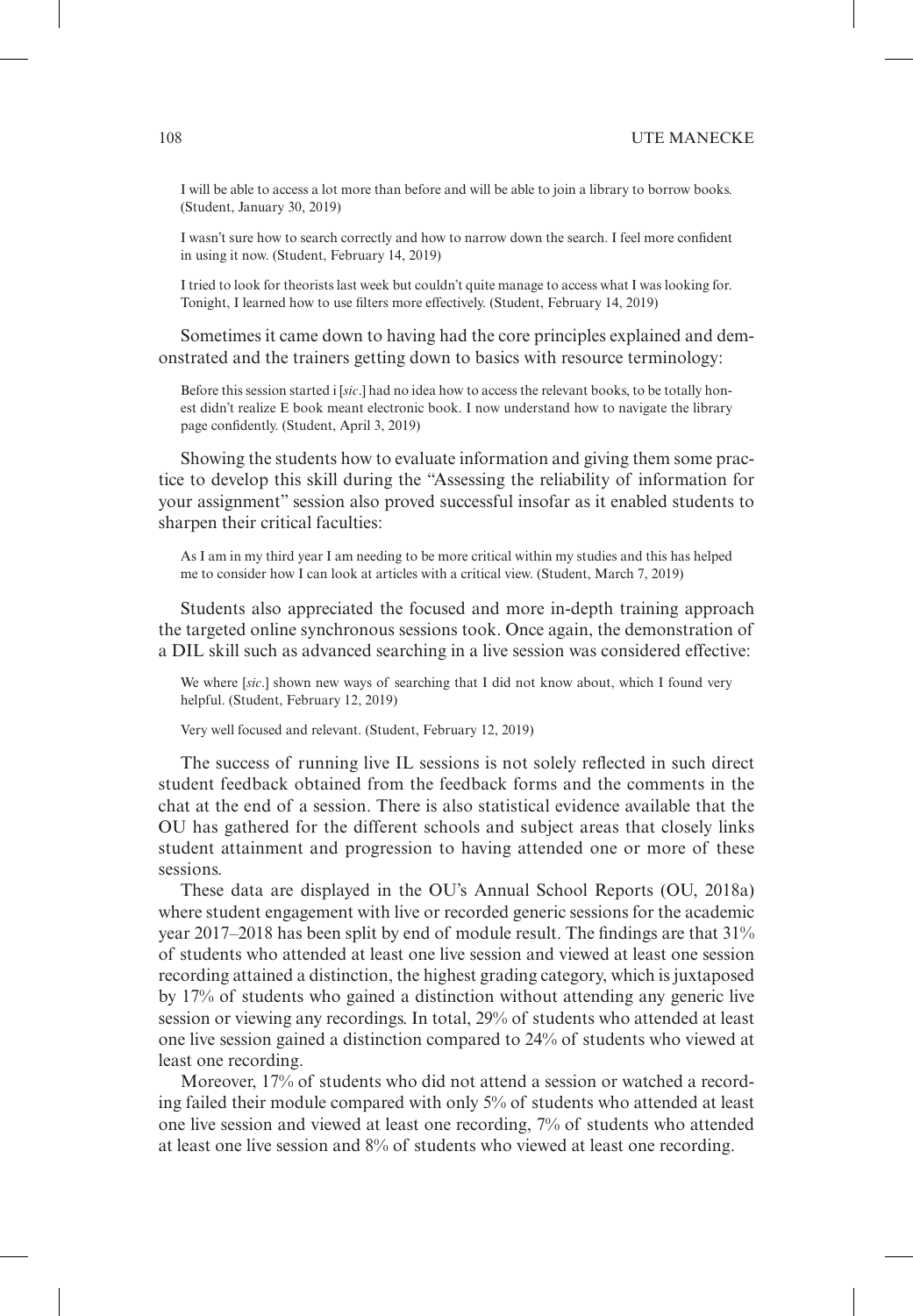These data demonstrate how student success is closely connected to the attendance of the OU Library's generic sessions. While students also benefited from the recordings with regard to their results, the by far greatest benefit was reaped by students who participated in a (or several) synchronous training session(s).

The many advantages of running these live sessions have therefore been shown. Not only do they favorably compare to instances where students were only provided with recordings or online activities and resources; live online sessions do have the edge over face-to-face sessions as well in at least one respect: They have the potential to accommodate a far higher number of students than face-to-face training sessions. Student numbers can go into the hundreds if the trainer does not decide to put a cap on them. This results in less staffing and time expenditure.

Benefits of synchronous online teaching have been emphasized in other studies as well. Fita et al. (2016) and Murphy, Rodriguez-Manzanares, and Barbour (2011) also highlight the absence of spatial constraints in the digital learning environment. Arias-Masa, Alonso-Diaz, Cubo-Delgado, Gutierrez-Esteban, and Yuste-Tosina (2014, p. 223) observed how these digital learning spaces have enhanced "students' creativity, favour virtual collaborative work, promote critical and independent thought, and create alternative channels to stimulate students' active participation by means of flexible and attractive inter-faces." Fita et al. (2016) and Wang, Jaeger, Liu, Guo, and Xie (2013) similarly emphasize the richness of these digital spaces that allow students to receive instant feedback and increase motivation, which leads to improved online learning.

#### *Challenges and Possible Solutions*

Despite all these benefits, synchronous online training is certainly not without its pitfalls. The OU's Live Engagement Team has tackled these after having come across them.

One of the issues is that trainers have no way of knowing how many students will attend a generic session in advance. If the trainer is then faced with a larger than anticipated number of students, this can be challenging, especially if students have many questions throughout the session. Higher number of students raise the likelihood of more questions being asked, which in turn can prolong the session duration or might result in the planned teaching content being curtailed.

One way of managing this scenario is for the trainer to ask the students to make a note of their questions and deal with them at the end. This gives those students who require more explanations the opportunity to get them by staying a little longer but simultaneously allows the trainer to deliver the session as intended and let the other students leave on time.

In addition, during times that are known to be busy such as the beginning of the autumn term, the team often arranges for a second trainer to be present whose main task is to monitor the chat. If students have questions, they can be answered straightaway in this case by the additional trainer responding in the chat box.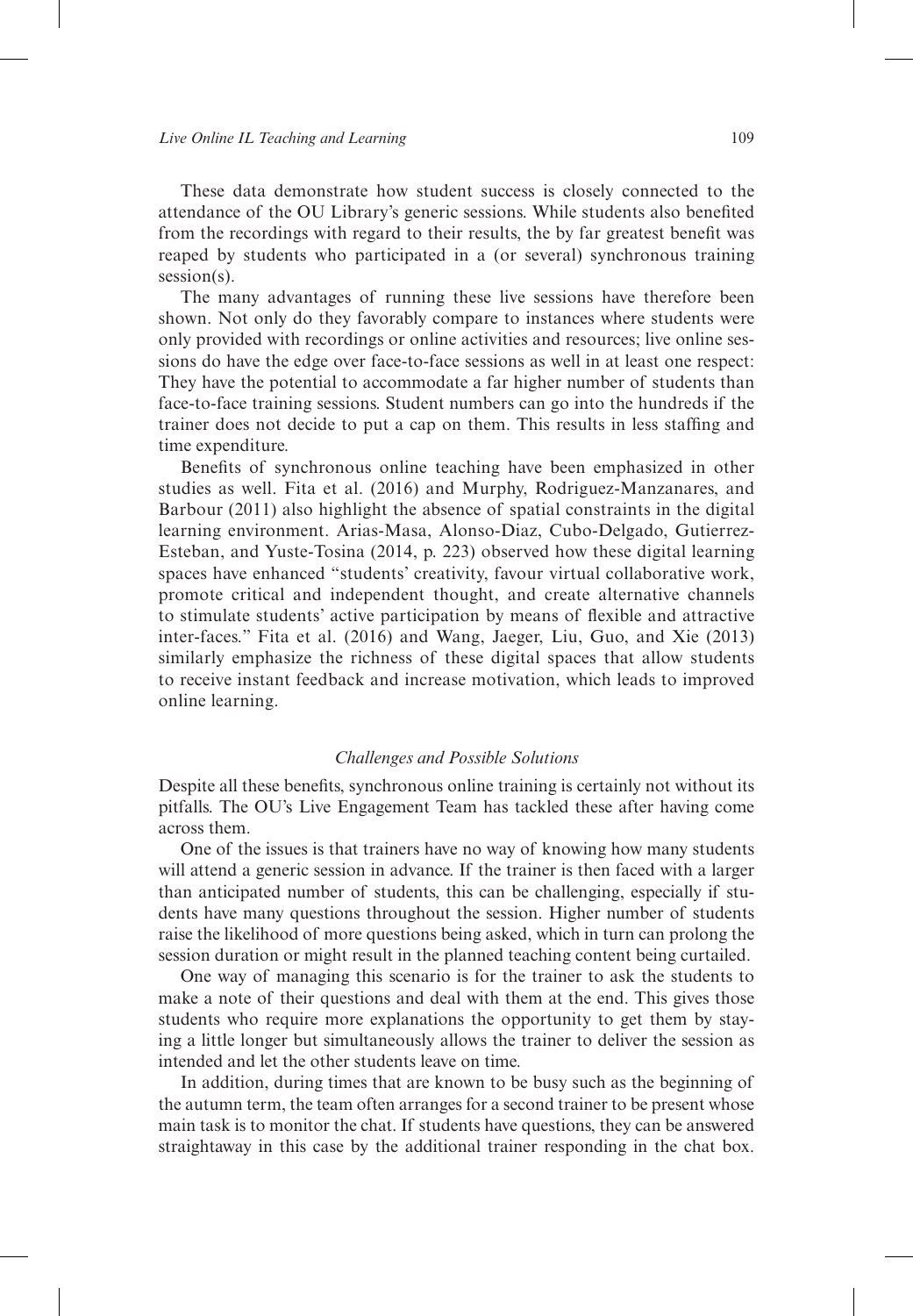The session and the main trainer will not be interrupted in this way. Students can continue listening to the session while the student who needs further clarification on a particular point will receive it.

One of the biggest challenges in synchronous online teaching is dealing with unforeseen technological issues. Members of the Live Engagement Team have experienced their fair share of such issues. At one point, during a particularly busy teaching period, an issue with the Adobe Connect platform was identified that affected both delivery speed and the ability to switch between different layouts in a session, for example, between slides and the screen share layout. During this time, some of the trainers worked with just one layout by finding new ways of doing this most effectively.

Other issues can be specific laptop or browser issues and Wi-Fi, broadband speed, and network connectivity. If the network connection is completely lost, there are limits to what the trainer can do. If there is only one trainer who is listed as presenter or host on Adobe Connect and who then loses the network connection, students will automatically be evicted from the online room. They can only enter it again if a presenter is in that room. For the most part, members of the Live Engagement Team have been able to get the connection back, sometimes by using an alternative network cable, opening another browser or using a different laptop altogether. Experience has shown that most but not all students return to the online room after such a technological mishap.

Having another laptop or network cable – where Wi-Fi isn't available – at hand can minimize the length of disruption. Testing different equipment out before using it for a session makes it less likely albeit not impossible that technological problems occur.

There is also a need to manage students' expectations with regard to technological performance. If technology malfunctions during a session it is vital to communicate with the students if this is still possible and suggest ways of working around this issue.

For example, during a targeted session, students could not see the chat box the trainer had brought up. Despite the trainer's best efforts to rectify this by presenting alternative chat boxes instead, the issue persisted throughout the session. This was a session that was taught in tandem with a member of the module team and together the trainers suggested to the students to raise their hands, that is, use the respective icon on Adobe Connect, whenever the students wanted to say something about the topic and then use their microphones when the trainers gave them permission to speak. This worked very well and numerous students made use of this opportunity to speak directly.

The Live Engagement Team's experience has been that the majority of students are very understanding when it comes to technological problems. They frequently experience such difficulties on their side, which makes them more sympathetic when it happens to the trainer.

Other studies have shown that time has to be factored in to learn the specific online tool that is used for teaching and learning and that teaching pedagogy has to be adapted in order to get the benefits of these digital spaces (Arias-Masa et al., 2014; Ernest et al., 2013; Fita et al., 2016; Murphy et al., 2011).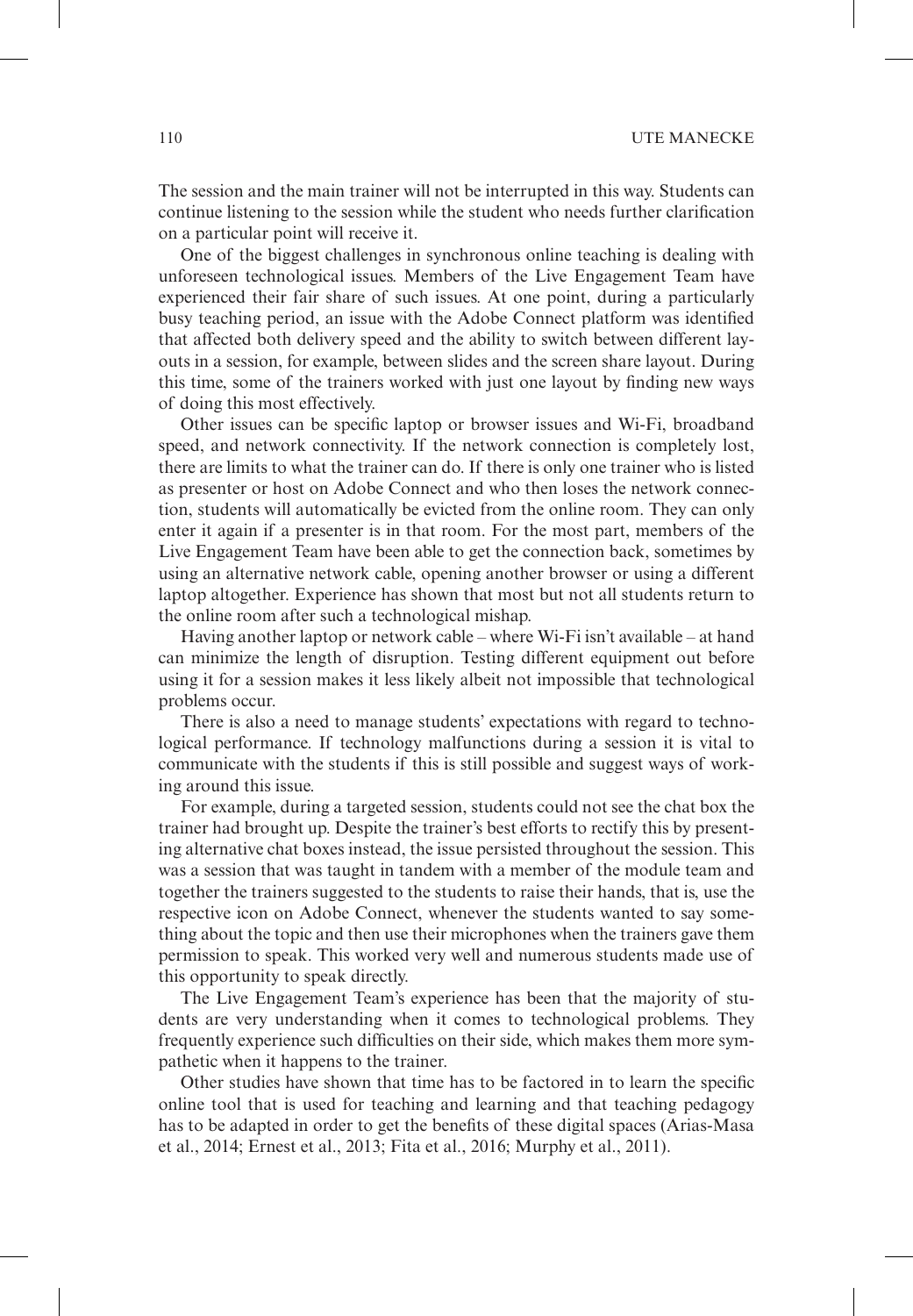#### *Continuous Review, Interventions and Improvements*

Not only does the OU's Live Engagement Team identify and address challenges such as the ones described above, it is also continuously engaged in reviewing and improving its training program. This is done throughout the year and is based on both the trainers' observations of what has worked well and what has not and student feedback. If issues are identified that can easily be rectified, this is done straightaway, but any non-urgent suggestions and ideas that require more time to implement or put into practice are tackled in an annual review and rewrite of training sessions, which takes place every summer.

Last year, the team did a particularly thorough job, making use of new team members who brought new perspectives to the training sessions. As a result, best pedagogical practice in (online) teaching was highlighted and a list of recommendations of what the training sessions should look like was drawn up. Team members then amended and updated the sessions against this background as appropriate. Some of the changes were minor, some required a complete rewrite. The amendments were then carefully reviewed again by the whole team before the sessions in their new version were rolled out to the students at the start of the academic year. Many of the improvements concerned aforementioned pedagogical aspects such as creating increased opportunities of interactivity through polls and a consistent approach in all the sessions to defining learning outcomes and addressing them not just at the end but also throughout each session.

The team also used the OU Library Services Student Panel, which consists of a group of students who have been invited to be members of the panel for one year and commit themselves to take part in up to four pieces of research during this time (see *http://www.open.ac.uk/library/library-information/library-servicesstudent-panel*). The research includes different types of data collection such as telephone interviews, online surveys and forums. This is a chance for students to influence the library services and resources.

In this context, research with the Library Student Panel has shown that many students would like to attend training sessions early in the morning or late in the evening in order to fit in with their work schedule and other commitments they have. As a result, the Live Engagement Team piloted a few generic training sessions that were held at 6.30 a.m. and 9.00 p.m. or 9.30 p.m. in November 2018. The uptake of the "night owl" sessions was equivalent to the number of students that attend the regular lunchtime or evening sessions, the "early bird" sessions attracted a smaller number of attendees.

Feedback on running the sessions at these new times was extremely positive:

The later time worked very well for me, I work in an environment that is relatively secure and as such am unable to attend the lunchtime training sessions. (Student, November 2018)

I liked the later time for the session as it allowed me to do some study in the evening and dinner. (Student, November 2018)

Fantastic, early and fresh. (Student, November 2018)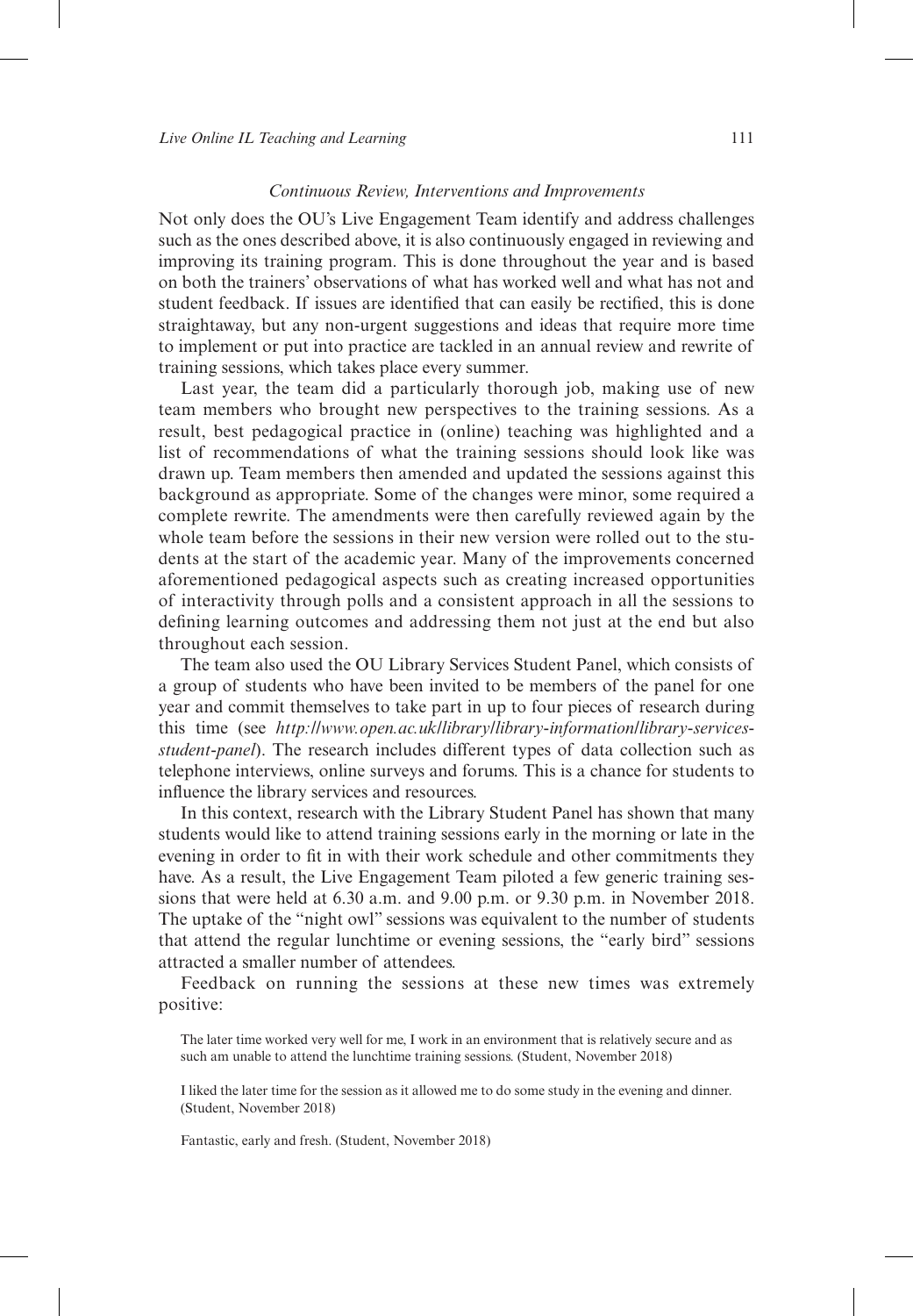This is an example of a timely response to a need that students expressed. Since the pilot took place, the night owl sessions have become a regular feature of the Live Engagement Team's training offer and have continued to have good attendance figures. The early bird sessions are currently suspended but will be run again at the beginning of the new academic year when a higher number of students attend library training.

While the above interventions were improvements to the Live Engagement Team's generic training program as a whole, the team also intervenes in a timely fashion whenever a need is identified to support students on a particular module in their IL skills. The first presentation of a level one law module in 2014 was a case in point (OU, 2016). After the first assignment, the module chair approached library staff, informing them of the students' poor referencing skills and requested some help. Consequently, a new targeted referencing session was designed for students on this module and delivered to them by a librarian and two members of the module team, which once again draws attention to the longstanding, close collaboration between faculty and library staff at the OU. In addition, a referencing forum was run on the module website. The result of these interventions was a decrease of 95% in referrals to study skills support compared to the previous year when these specific forms of assistance had not been in place.

The team is currently enlarging its generic training session program to develop more digital capabilities. A Digital Footprint session has just been created, which will introduce students to the responsible use of social media and the concept of e-professionalism by using the same pedagogical approaches that have been proven successful as discussed above.

#### **The Enquiries Team's Webchat Service**

The OU Library's Enquiries Service is another crucial service in IL instruction. In many ways, it complements the training program delivered by the Live Engagement Team and the two teams frequently refer students to each other.

The Enquiries Service is a virtual helpdesk service that allows students to receive individual advice on and support with IL-related questions. Part of the service encompasses assistance via email and telephone, which is standard at university libraries. However, information exchanges via email have their limitations. They are of little value if a student needs an immediate response and misunderstandings can easily occur, which then further delay the transmission of relevant information. The telephone is not every student's preferred means of communication. Besides, this element of the service is only delivered during the work hours of 9.00 a.m. and 5.00 p.m. and if students require urgent help, they will have to wait for an answer until the next day.

The OU Library recognized that many students want to have a synchronous communication channel other than the telephone that allows them to get answers to their questions promptly. This is where the Enquiries Team's webchat service comes in: The library assistants initially take an online chat from a student and try to answer the student's specific question. If it is a complex enquiry, they will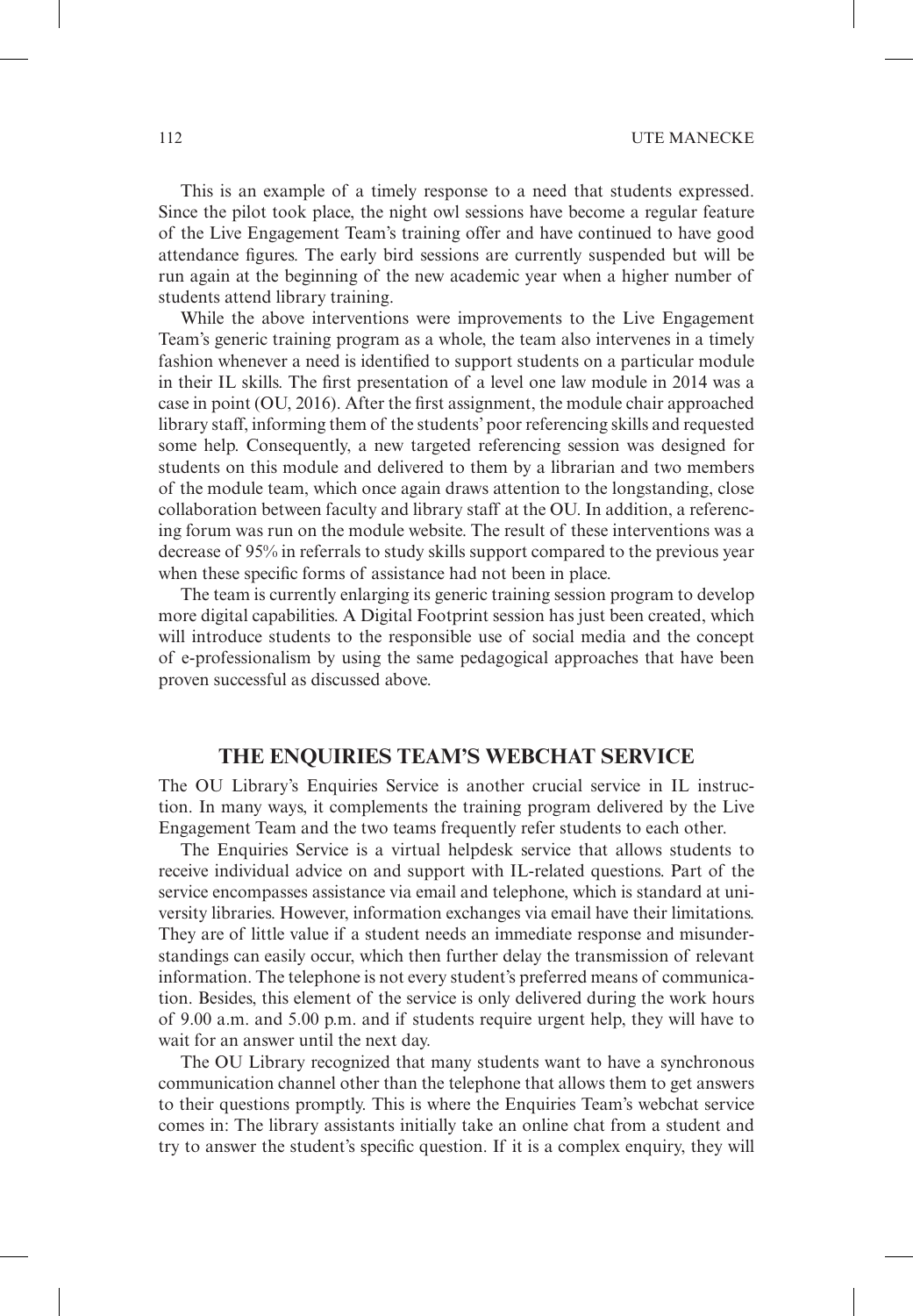transfer the chat to the librarian who is on duty. Some of the students who contact the helpdesk via webchat have attended training sessions but find that they have further questions once it comes to implementing what they have learned on a greater scale. Two of the most frequently made types of enquiry via webchat are about database searching and referencing. Library staff then guide the student through the process of searching or referencing or direct them to the information (resource) they need.

#### *The Process*

As webchat is a live interaction, library staff are in a position to clarify with the student what exactly they want to find out. They therefore establish the learning need and, crucially, the learning outcome of the webchat interaction and do so right at the beginning of a chat.

Rather than providing students with results or even answers to their assignment questions, staff enable the students to find answers for themselves by giving them the tools such as techniques to do so. Links to webpages can easily be copied and pasted into a webchat so that the student knows where to go first. As the interaction is completely focused on a 1:1 interaction between the enquirer and library staff, the latter can tailor the pace and the complexity of their explanations to the needs of the individual student. In order to do this successfully, it is crucial to regularly check in with the student and encourage them to ask questions. Moreover, unless it is an enquiry that focuses on a long IL process such as advanced literature searching, Enquiries Staff often ask the student to replicate what they have just explained to them such as how to locate a particular journal article and then access full text. Not only does this reinforce the student's learning, it also assesses it when the student reports back on whether they have successfully carried out this action, thus following aforementioned effective pedagogies in a synchronous, online teaching and learning environment. In this way, interactivity is high, the student will remain engaged in their learning process and transactional distance is minimized.

#### *Evidence of Benefits*

Feedback from students who have used this service has been overwhelmingly positive and the benefits of webchat interactions is apparent in the statistics: Between January 2018 and April 2019, 95.34% of students who used and completed the online post-chat survey on the Comm100 system after a webchat with a member of library staff said that they would use webchat again to communicate with the OU. In addition, 39.44% of respondents pointed out that they would not have contacted the library helpdesk if webchat was unavailable. This is a significant number of students who have indicated in this way that webchat delivers a service that offers additional value to the other existing helpdesk communication channels. This demand for a webchat service has been stated in other studies (Cote, Kochkina, & Mawhinney, 2016; Nicol & Crook, 2013). During the interval mentioned previously, Enquiries Staff accepted 3,133 chats from 3,513 chat requests that were received, which amounts to a chat acceptance rate of 89.18% in total.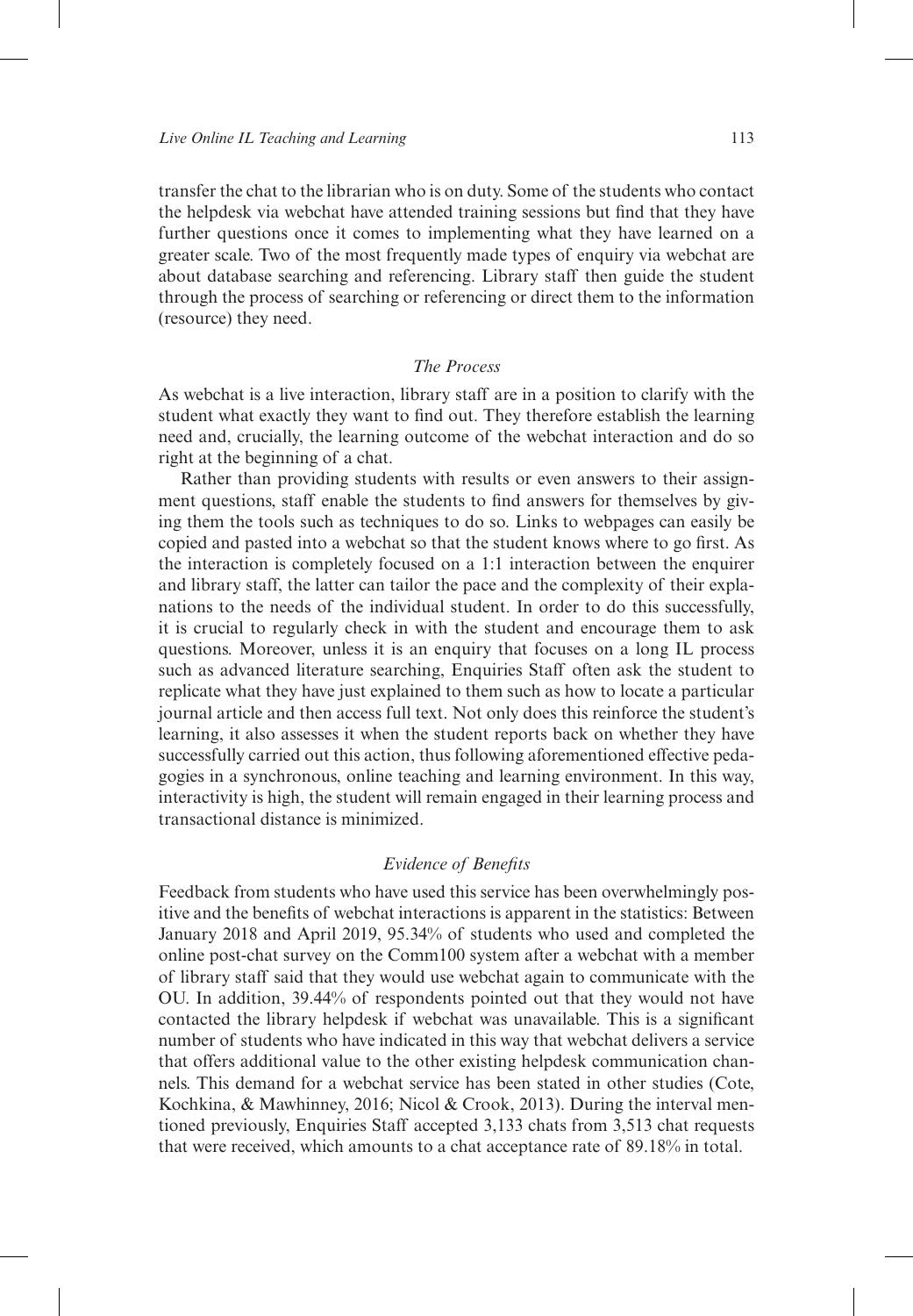OU students also often commented on the service they had received at the end of a webchat to express how they rated the service delivered and whether it had been useful to them:

Thanks a lot. This webchat function is so great. It does help me a lot. (Student, March 28, 2019)

By the way, this is the first time I have used the "chat to a librarian" facility and it is brilliant! Thanks so much to both yourself and Rachel :-). (Student, March 26, 2019)

Some students were more specific with regard to what they felt they were now able to do as a result of library helpdesk staff interventions via webchat:

Okay that should be fine to begin with thank you for refocusing me I was going off in a tangent and getting stuck but I have an area now where I can hopefully get to grips with thanks. (Student, March 27, 2019)

Thank you so much for your help and advice, and for the link. … Yes certainly I can continue independently from here. (Student, January 9, 2019)

Although other institutions present a mixed picture of the efficacy of an online webchat service, many of them consider the service successful (Arif, Ameen, & Rafiq, 2017; Hervieux & Tummon, 2018; Kimbrough, 2018; Mckewan & Richmond, 2017; Yang & Dalal, 2015). This assessment was mainly based on transcript analysis and the number of questions that were correctly answered, which is a different way of evaluating the utility of webchat interactions.

The OU Library webchat service is available 24 hours a day, which is a huge benefit, as students who work full time and mainly find time to study in the evenings and at the weekends can use the service when questions arise during their study time even if this happens to be in the middle of the night. This is made possible because the helpdesk service has teamed up with QuestionPoint, a cooperative network of librarians who take over when the OU library helpdesk staff finish for the day. Many of these librarians are in the United States. While they have limited access to our resources, which means they cannot test whether a particular resource works, for example, they are often still able to advise on referencing and general search enquiries. Any questions they have not been able to answer are marked for the attention of the OU helpdesk librarians who will follow up on the initial communication.

#### *Challenges and Possible Solutions*

Some of the challenges the Enquiries Team faces during a webchat are the same as those the Live Engagement Team encounters in their training sessions such as technological issues, which sometimes interrupt the communication altogether. There is unfortunately no way to prevent such incidents from happening. As a rule, students realize that they have just experienced a technological glitch and restart another webchat.

One of the difficulties that has to be managed are the pauses that can occur in an online webchat conversation. If a student does not respond to a question or an explanation it might be because they have gone away to do something else or followed the guidance they have been given by accessing a resource or searching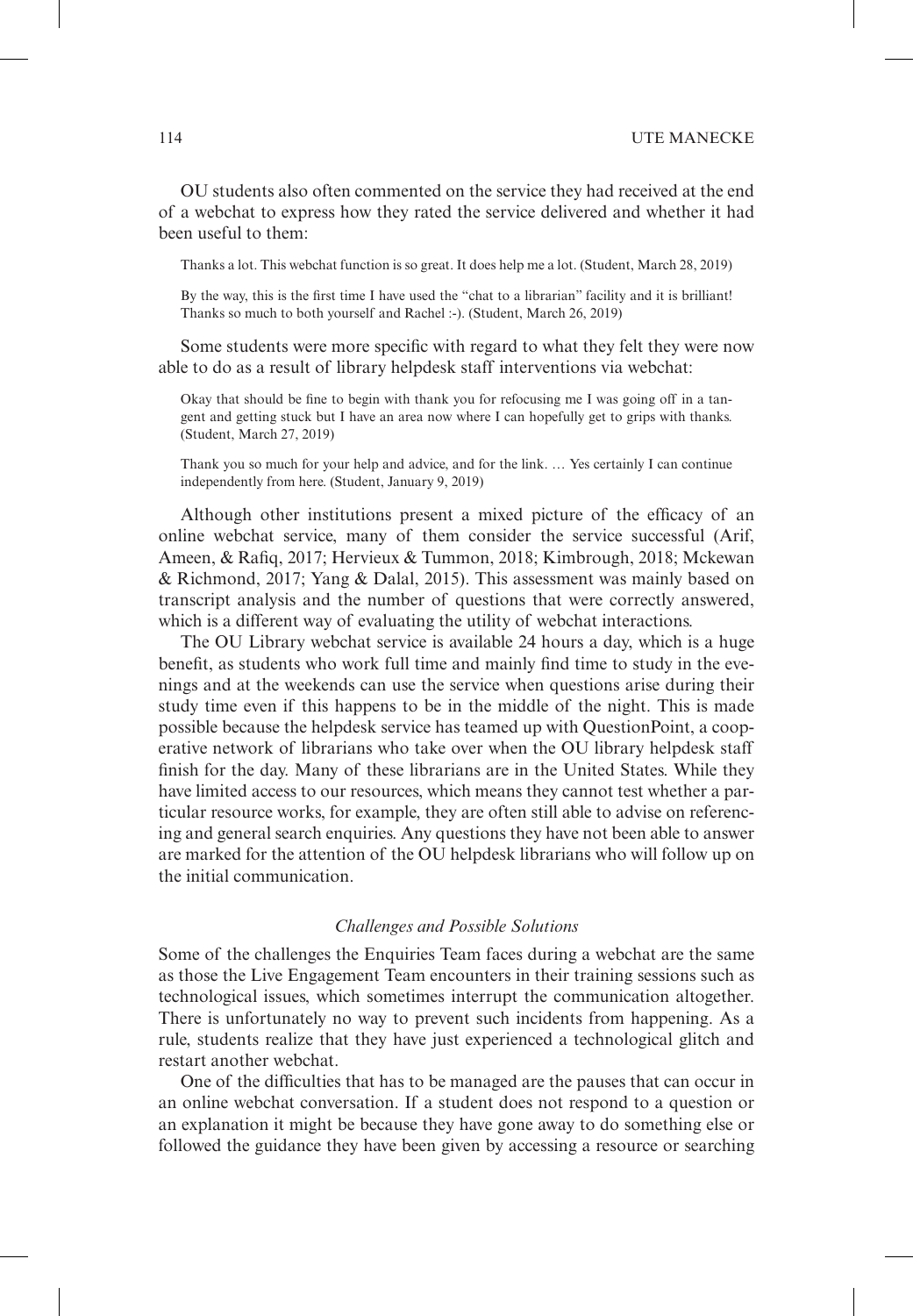for information in the way suggested to them. Enquiries staff prompt them to continue to engage in the webchat. If there is still no response after repeated prompting and waiting, Enquiries Staff will tell the student that they will close the chat now but that the student is welcome to get back to them if and when required. Staff should also inform the student if they intend to look something up or test something so that the student knows that there will be a short pause in the conversation but that they are still there and will try to provide the student with more information shortly.

Another challenge Enquiries Staff encounter is when a student does not seem to be able to follow the guidance and cannot see on their screen what staff have in front of them. Staff might then have to backtrack and provide more detailed guidance or adjust the pace of their explanations. The importance is to keep the dialogue with the student going to understand what they have done and what they can see on their screen if they try to execute recommended steps to locate information or resolve a problem. In this context, it is helpful to ask a student at the outset how much experience they have in carrying out a particular activity such as doing a database search so that it is easier for staff to pitch their guidance appropriately to the student's level of understanding. Moreover, it can be helpful to look up student details at the beginning of a webchat not only with regard to level of study and module information but also with respect to a student's disability status, which is listed on the helpdesk system VOICE. Information about a student's disability allows staff to understand their needs and how to best work with them. The OU is progressive in matters of accessibility, which is crucial when considering the high number of disabled OU students. Enquiries Staff are trained on understanding accessibility issues and how screen readers can be used. This knowledge has been used in instances of dealing with a blind student and other visually impaired students during webchats.

Dealing with a number of webchats simultaneously is another test for Enquiries Staff during busy times, an issue that has also been raised by Greenberg and Bar-Ilan (2015). As the service has set itself a target to answer chat requests within seven minutes of them coming in, this means that some webchats that arrive at about the same time will have to be answered concurrently. This does require a certain amount of skill. Even if the library assistant passes on some webchats to the librarian, it often still means managing multiple webchats at a particular point in time by one person, which involves switching between these active chats. This is usually feasible if the enquiries are brief and of limited scope but can be tricky to achieve in the case of more complex enquiries. In order to keep constructive webchat communication feasible, staff need to ascertain the nature of the enquiry quickly and assess the viability of taking it on. It is crucial to manage students' expectations. Enquiries Staff inform students in these situations that they are handling a number of webchats and give them the options right at the beginning of a chat to either wait or come back later. If students are happy to wait, staff attempt to get back to them quickly and then explain to all the students they engage in chats with that their responses might be a little slower providing them with the reason why that is the case. As long as the students know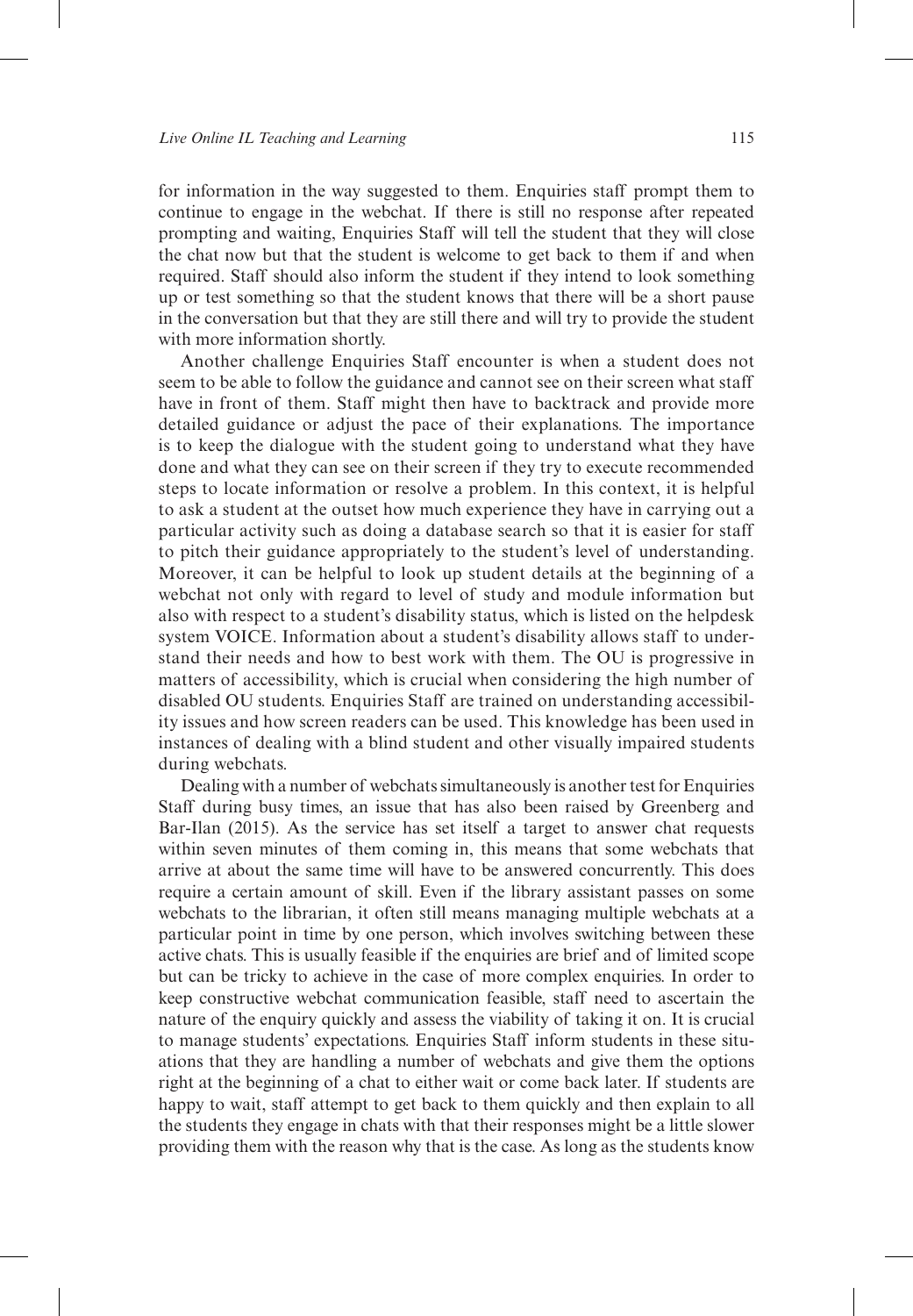that their enquiries are being dealt with, they are usually patient and happy to accept a slower pace of communication.

#### *Continuous Review and Improvements*

The webchat service is continuously reviewed. Not only does this take the form of discussing aspects of webchat handling in monthly held Enquiries Team meetings, it is also reflected in the peer review process the Enquiries Service is about to undergo at the time of writing. The team has carried out a peer review of its service before. The way this has been done was reexamined and amendments to the process were suggested and implemented. The review process involves small groups of Enquiries staff members from the OU Library looking at a number of webchats (and email enquiries) and assessing how well and satisfactorily they have been handled by staff based on peer review assessment criteria that had previously been agreed on by the team. Recommendations for improvement are made and learning points are subsequently being shared among the whole Enquiries Team while anonymity regarding the identity of the staff member who handled a particular enquiry that is assessed is maintained.

In the future, the team intends to analyze and utilize student feedback retrieved in the post chat survey to plan and implement further changes where their usefulness is indicated to attain additional improvements. A strategic analysis of the out-of-hours webchat service could also be beneficial for service improvement as has been described by Jolly and White (2016).

#### **Conclusion**

This chapter has demonstrated how the OU Library's Live Engagement and Enquiries Teams deliver IL instruction via synchronous online learning spaces by aligning technology and pedagogy.

OU student feedback and achievements have shown that these services are highly valued and effective. The direct interaction between librarian and student – but also between students – during DIL instruction, adds a dimension to students' IL learning that they would not otherwise experience in the distance-learning context. Students appreciate receiving an immediate answer to their questions, which ties in with research findings that emphasize the importance of interactive elements in online teaching to engage students, reduce transactional distance and build a community.

Challenges such as technological issues exist but can often be mitigated by making prior back-up plans and lack of confidence in using digital spaces can be addressed by providing guidance and advice. A high number of student enquiries during an online training session can be managed by utilizing another librarian who might want to completely focus on the chat. Conversation gaps in the course of a webchat can be tackled by repeated prompting on the part of the librarian.

The case study of these two OU library services has also indicated that a regular review of the DIL services the teams deliver in a virtual environment ensures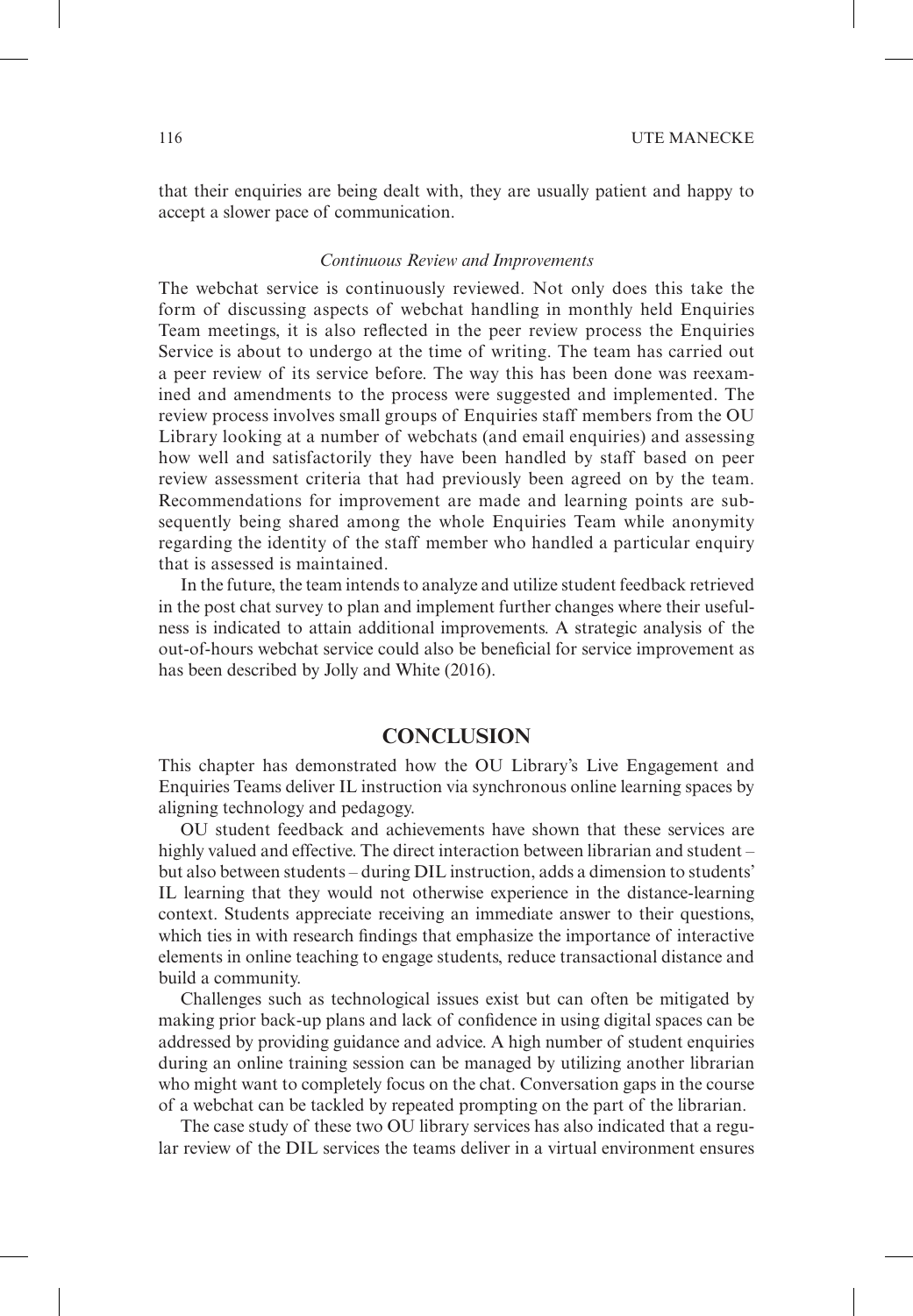their ongoing relevance and student-centeredness and enables innovation and best outcomes.

#### **NOTE**

1. Module teams are the members of staff who are responsible for the production and eventually the smooth running of a module. A major part of that is the planning and writing of content.

#### **Acknowledgments**

I want to thank all my colleagues at the OU Library who have been willing to answer my questions and have thus helped me to write this book chapter.

My special thanks go to Helen Clough and David Turpie for advice on content, structure and provision of data.

#### **References**

- Anderson, B., & Simpson, M. (2012). History and heritage in open, flexible and distance education. *Journal of Open, Flexible and Distance Learning*, *16*(2), 1–10. Retrieved from http://www.learntechlib.org/p/147885
- Arias-Masa, J., Alonso-Diaz, L., Cubo-Delgado, S., Gutierrez-Esteban, P., & Yuste-Tosina, R. (2014). Assessment of the use of synchronous virtual classrooms in higher education. *The New Educational Review*, *38*(4), 223–237. Retrieved from https://pmt-eu.hosted.exlibrisgroup.com/ permalink/f/gvehrt/TN\_gale\_ofa564127720
- Arif, M., Ameen, K., & Rafiq, M. (2017). Assessing distance education students satisfaction with webbased services. *Online Information Review*, *41*(2), 202–218. doi:10.1108/OIR-07-2016-0172
- Caird, S., & Lane, A. (2015). Conceptualising the role of information and communication technologies in the design of higher education teaching models used in the UK. *British Journal of Educational Technology*, *46*(1), 58–70. doi:10.1111/bjet.12123
- Cote, M., Kochkina, S., & Mawhinney, T. (2016). Do you want to chat? Reevaluating organization of virtual reference service at an academic library. *Reference & User Services Quarterly*, *56*(1), 36–46. doi:10.5860/rusq.56n1.36
- Courtney, M., & Wilhoute-Mathews, S. (2015). From distance education to online learning: Practical approaches to information literacy instruction and collaborative learning in online environments. *Journal of Library Administration*, *55*(4), 261–277. doi:10.1080/01930826.2015.1038924
- Easter, J., Bailey, S., & Klages, G. (2014). Faculty and librarians unite! How two librarians and one faculty member developed an information literacy strategy for distance education students. *Journal of Library & Information Services in Distance Learning*, *8*(3–4), 242–262. doi:10.1080/ 1533290X.2014.945867
- Ernest, P., Guitert Catasús, M., Hampel, R., Heiser, S., Hopkins, J., Murphy, L., & Stickler, U. (2013). Online teacher development: Collaborating in a virtual learning environment. *Computer Assisted Language Learning*, *26*(4), 311–333. doi:10.1080/09588221.2012.667814
- Figa, E., Bone, T., & Macpherson, J. R. (2009). Faculty–librarian collaboration for library services in the online classroom: Student evaluation results and recommended practices for implementation. *Journal of Library & Information Services in Distance Learning*, *3*(2), 67–102. doi:10.1080/15332900902979119
- Fita, A., Monserrat, J. F., Molto, G., Mestre, E. M., & Rodriguez-Burruezo, A. (2016). Use of synchronous e-learning at university degrees. *Computer Applications in Engineering Education*, *24*(6), 982–993. doi:10.1002/cae.21773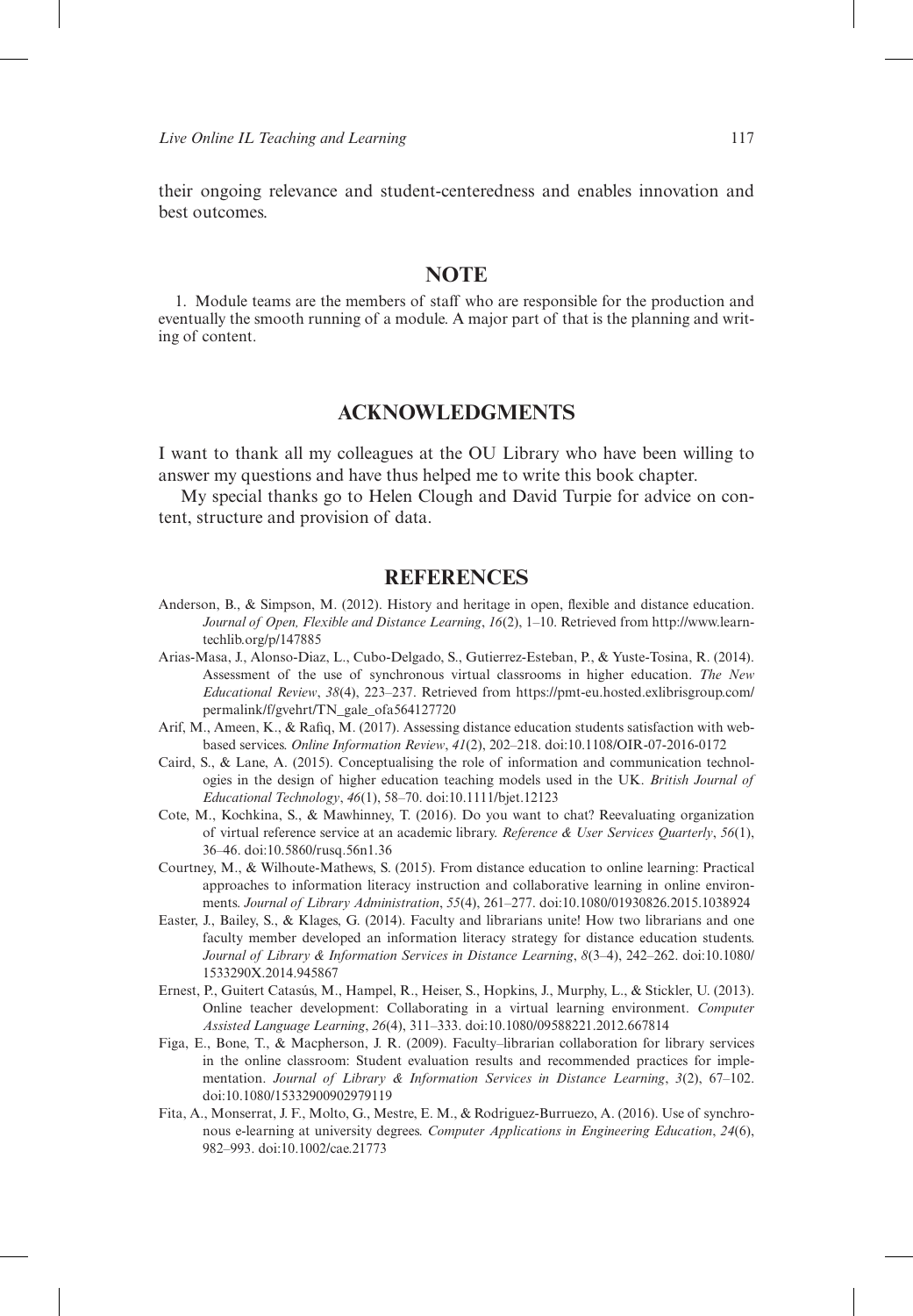- Greenberg, R., & Bar-Ilan, J. (2015) "Ask a librarian": Comparing virtual reference services in an Israeli academic library. *Library and Information Science Research*, *37*(2), 139–146. doi:10.1016/ j.lisr.2014.09.005
- Henry, L. (2019, April 25). Happy birthday OU: 50 Years of the Open University [Video file]. *BBC*. Retrieved from https://www.bbc.co.uk/iplayer/episode/m0004j88/happy-birthday-ou-50-years-of-the-open-university
- Hervieux, S., & Tummon, N. (2018). Let's chat: The art of virtual reference instruction. *Reference Services Review*, *46*(4), 529–542. doi:10.1108/RSR-07-2018-0060
- JISC. (2017). Building digital capabilities: The six elements defined. Retrieved from http://repository. jisc.ac.uk/6611/1/JFL0066F\_DIGIGAP\_MOD\_IND\_FRAME.PDF
- Jolly, L., & White, S. (2016). Communication, collaboration, and enhancing the learning experience: Developing a collaborative virtual enquiry service in university libraries in the North of England. *New Review of Academic Librarianship*, *22*(2–3), 176–191. doi:10.1080/13614533. 2016.1156002
- Kimbrough, J. (2018). Technical services and the virtual reference desk: Mining chat transcripts for improved e-resource management. *The Serials Librarian*, *74*(1–4), 212–216. doi:10.1080/0361 526X.2018.1428482
- Knight, V. R., & Loftis, C. (2012). Moving from introverted to extraverted embedded librarian services: An example of a proactive model. *Journal of Library & Information Services in Distance Learning*, *6*(3–4), 362–375. doi:10.1080/1533290X.2012.705165
- Krämer, B. J., Neugebauer, J., Magenheim, J., & Huppertz, H. (2015). New ways of learning: comparing the effectiveness of interactive online media in distance education with the European textbook tradition. *British Journal of Educational Technology*, *46*(5), 965–971. doi:10.1111/bjet.12301
- LILAC. (2019). Information Literacy Award. Retrieved from https://www.lilacconference.com/awards/ information-literacy-award
- Lowe, T., Mestel, B., & Williams, G. (2016). Perceptions of online tutorials for distance learning in mathematics and computing. *Research in Learning Technology*, *24*(30630). doi:10.3402/ rlt.v24.30630
- Malarkodi, M., Indumathi, V. M., & Praveena, S. (2018). Preference towards the online mode of distance education courses – Conjoint analysis. *International Journal of Bio-resource and Stress Management*, *9*(1), 178–182. http://dx.doi.org/10.23910/IJBSM/2018.9.1.1858
- Mckewan, J., & Richmond, S. S. (2017). Needs and results in virtual reference transactions: A longitudinal study. *The Reference Librarian*, *58*(3), 179–189. doi:10.1080/02763877.2016.1233086
- Moore, M. G. (2013). The theory of transactional distance. In M. G. Moore (Ed.), *Handbook of distance education* (3rd ed., pp. 66–85). Routledge Handbooks Online. Retrieved from https:// pmt-eu.hosted.exlibrisgroup.com/permalink/f/gvehrt/TN\_dawson9780203803738
- Murphy, E., Rodriguez-Manzanares, M. A., & Barbour, M. (2011). Asynchronous and synchronous online teaching: Perspectives of Canadian high school distance education teachers. *British Journal of Educational Technology*, *42*(4), 583–591. doi:10.1111/j.1467-8535.2010.01112.x
- Nicol, E. C., & Crook, L. (2013). Now it's necessary: Virtual reference services at Washington State University, Pullman. *The Journal of Academic Librarianship*, *39*(2), 161–168. doi:10.1016/ j.acalib.2012.09.017
- Open University (OU). (2016). Case study: Referencing and plagiarism tuition for maximum impact on W101. *SST Enhancement Digest*, *5*, 11.
- Open University (OU). (2018a). *Library services: Annual report*. Unpublished Internal Open University Report.
- Open University (OU). (2018b). *Student experience committee: Employability framework*. Unpublished Internal Open University Report.
- O'Shea, S., Stone, C., & Delahunty, J. (2015). "I 'feel' like I am at university though I am online." Exploring how students narrate their engagement with higher education institutions in an online learning environment. *Distance Education*, *36*(1), 41–58. doi:10.1080/01587919.2015. 1019970
- Owens, R., & Bozeman, D. (2009). Toward a faculty-librarian collaboration: Enhancement of online teaching and learning. *Journal of Library & Information Services in Distance Learning*, *3*(1), 31–38. doi: 10.1080/15332900902794898